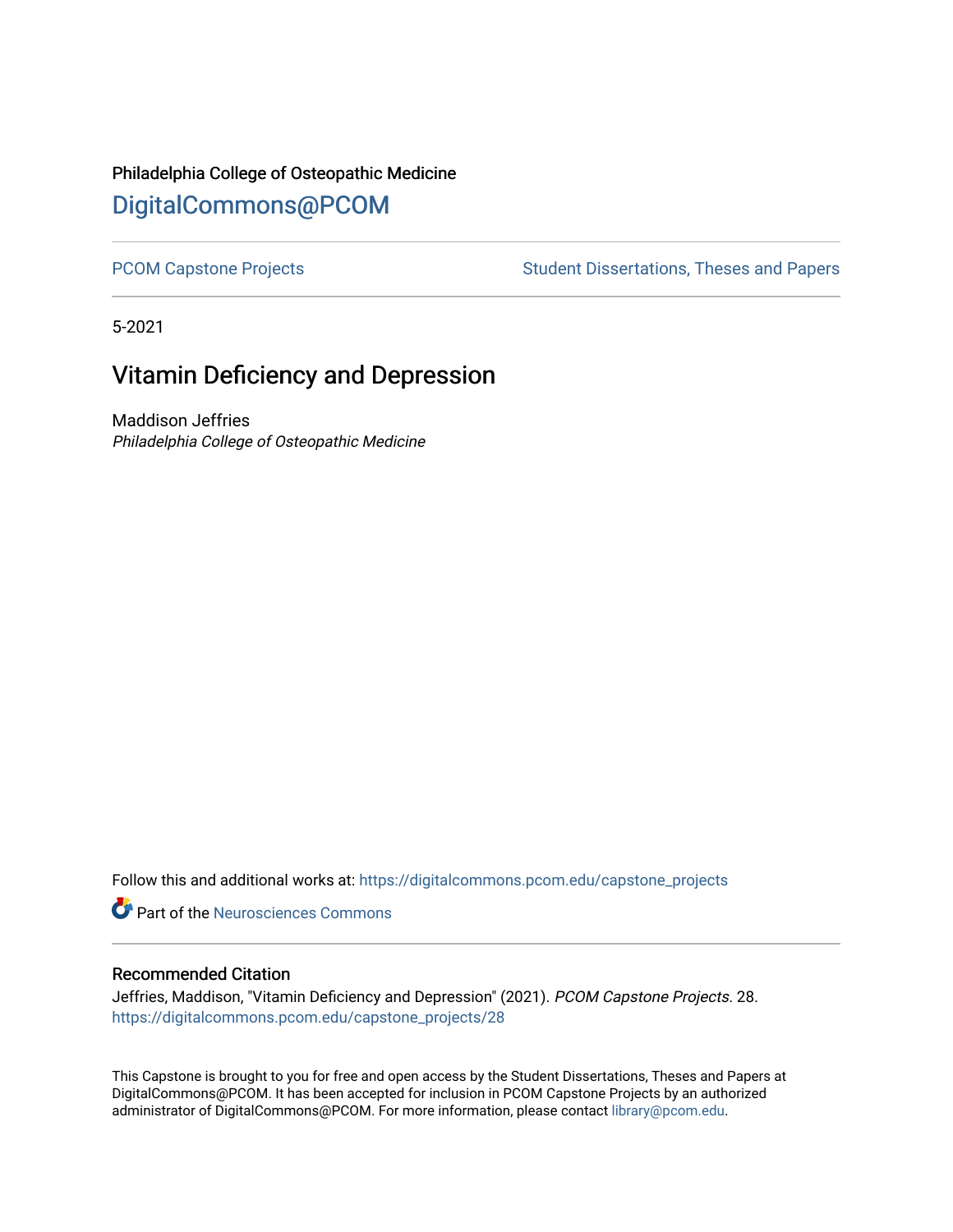Philadelphia College of Osteopathic Medicine Graduate Program in Biomedical Sciences School of Health Sciences

## **Vitamin Deficiency and Depression**

A Capstone in Neurobehavioral Science by Maddison Jeffries Copyright 2021 Maddison Jeffries

Submitted in Partial Fulfillment of the Requirements for the Degree of Master of Science in Biomedical Sciences, Neurobehavioral Science Concentration

May 2021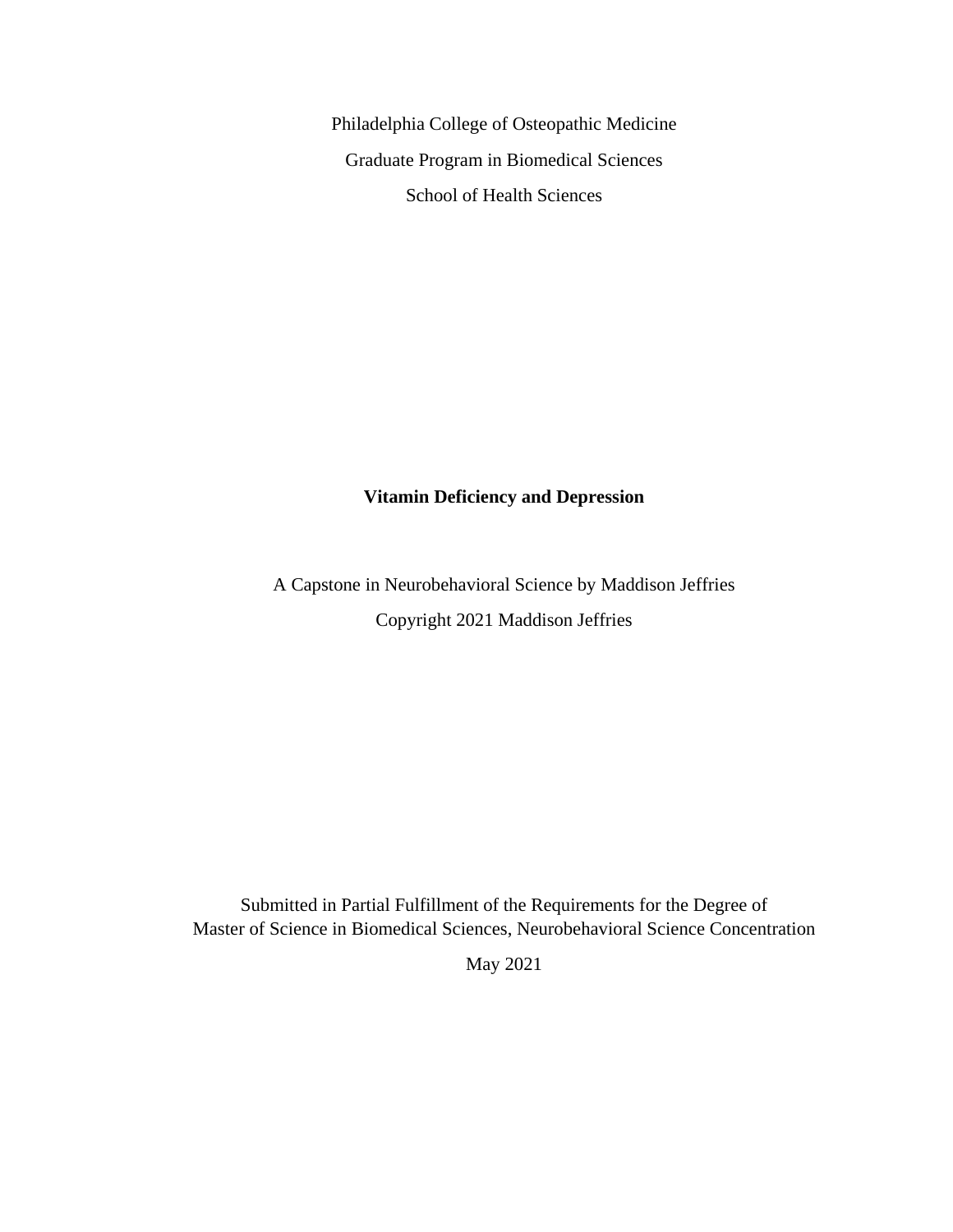## **ABSTRACT**

Depression, or major depressive disorder, has affected how people think, feel, and behave. As well as psychological problems, depression has also been a comorbid factor in other emotional and physiological disorders. The actual cause of depression is unknown. Researchers have worked to understand the connections and conditions a person may experience for depression to develop. One commonly researched path to depression is vitamin deficiency. A variety of vitamins like B6, B12, folate, and vitamin D have been linked extensively to depression as a possible cause. A continuation of research expands into how a deficiency of these vitamins causes depression. Low levels of these vitamins are associated with taking birth control and other medication, nutrition, diet, and disorders. Several research studies have led to understanding biological pathways and determined that vitamins such as B6, B12, and folate share a common pathway, homocysteine metabolism. Reduced levels of these vitamins have caused an increased level of homocysteine. An increased concentration of homocysteine is associated with depression, cerebrovascular disease, and monoamine neurotransmitters.

A combination of these effects has led to the creation of a hypothesis: high homocysteine levels can cause cerebral vascular disease and neurotransmitter deficiency resulting in a depressed mood. In this paper, depression is explored through the lens of homocysteine metabolism, the cause of the pathway's dysfunction, and if vitamin D is related. Additionally, treatment by vitamin supplementation will also be examined.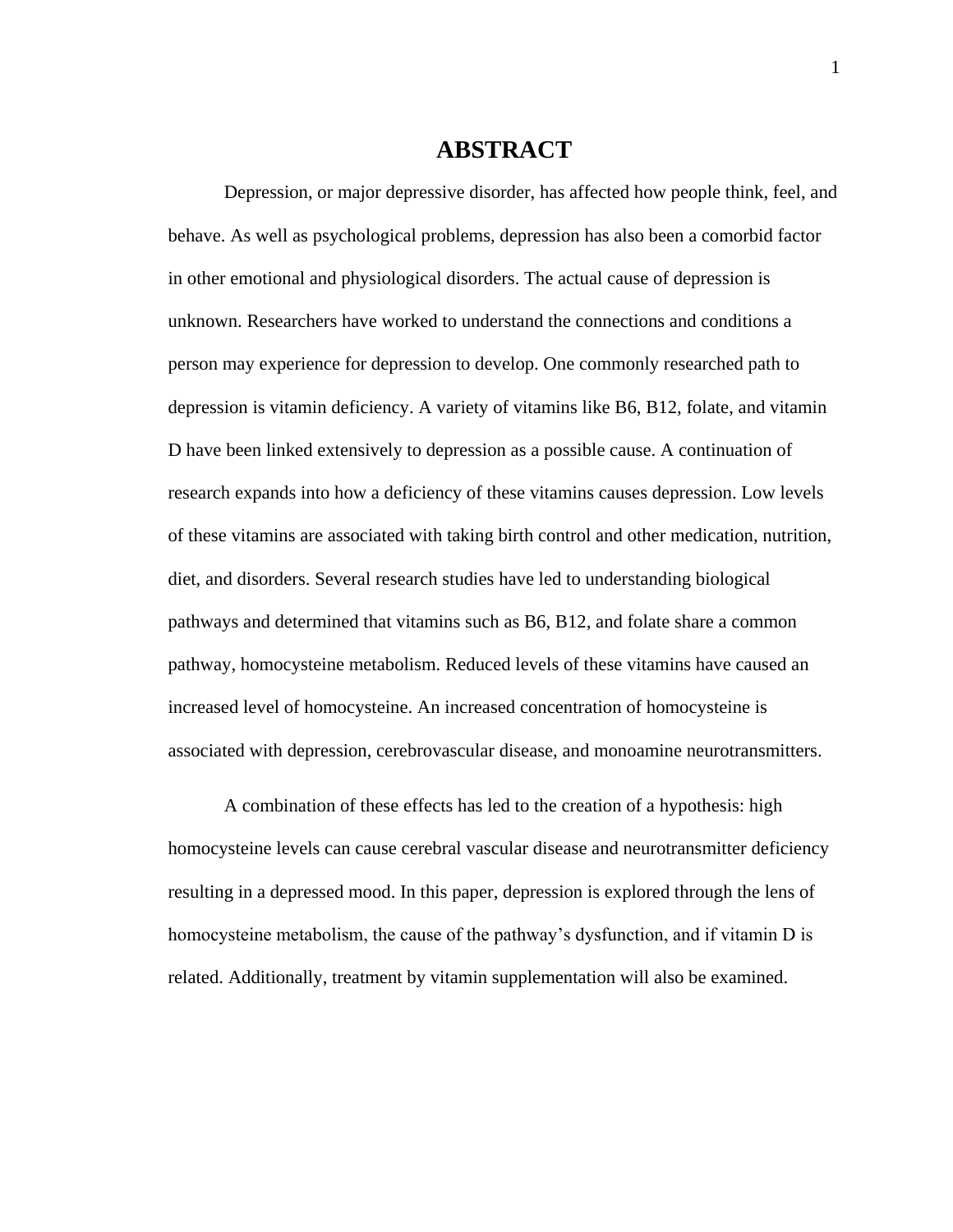## **INTRODUCTION**

Depression is a significant impairment in social and occupational functioning (9). Depression's cause is unknown but may have developed from a variety of conditions. Rather than a single force that has affected mood, research agrees that several elements, such as social, psychological, and biological factors, interact with one another to result in depression. (1, 21, 22). A factor commonly discussed is vitamin deficiency and nutrition that can lead to depression. Vitamins that act as catalyzing cofactors like folate, B6, and B12 are related to mood and cognitive performance, and a deficiency could negatively affect mental state (15). Other vitamins such as vitamin D and its metabolites are involved with various psychiatric disorders. Insufficient vitamin D levels are associated with anxiety and depression because of their brain and nervous system health. Like B vitamins associated with depression, nutrition and vitamin D are possible risk factors for developing depression-like symptoms. In addition to nutrition, however, sun exposure plays a crucial role in vitamin D and adds another environmental factor that can cause a deficiency and a risk for depression (23). Whether it is nutrition, sun exposure, or trauma experienced in early life when added to having certain genes, the environment's role can increase the risk of developing depression (24).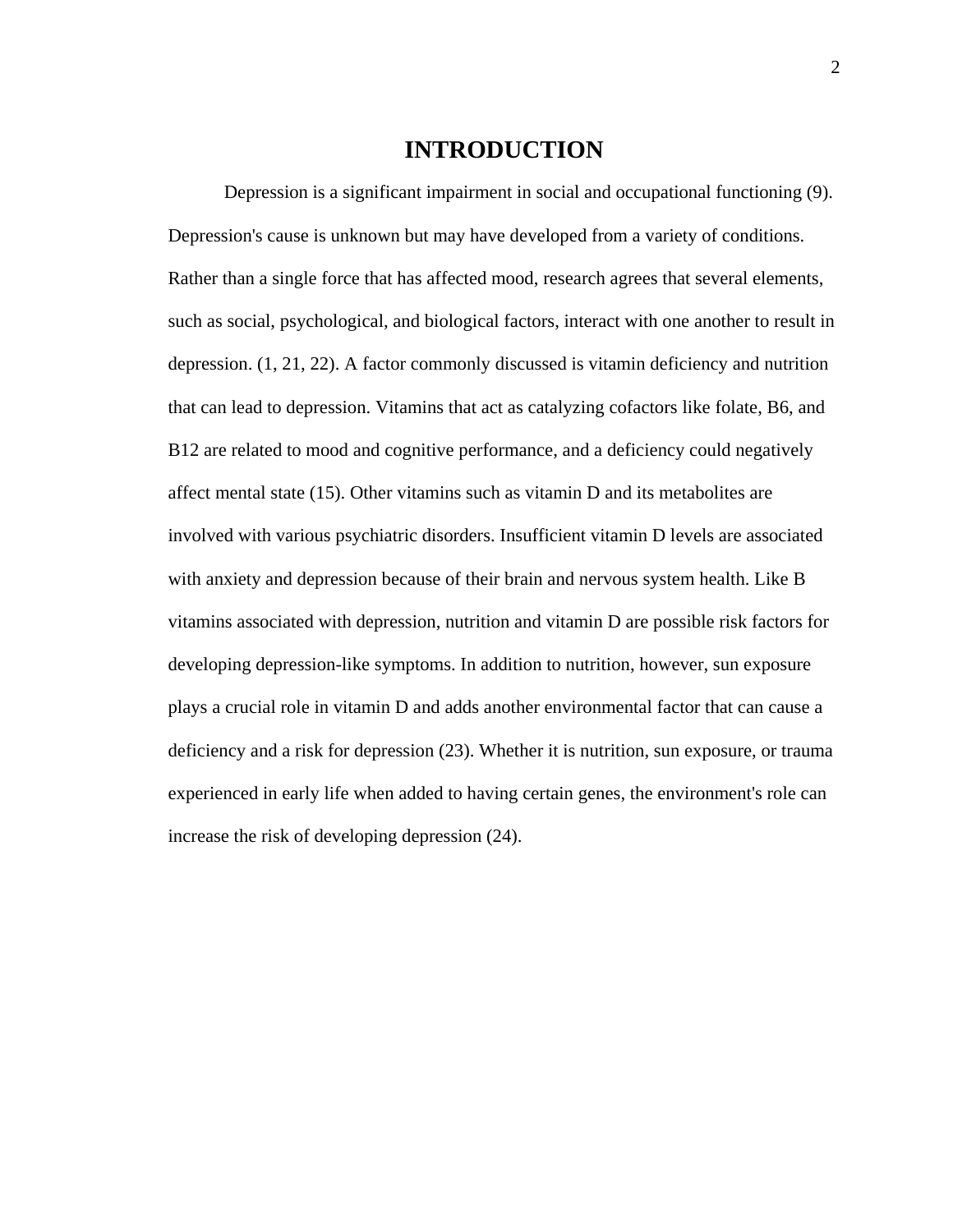# **BACKGROUND**

#### **Vitamin Deficiency**

Vitamin levels connected to depression include vitamin D, folic acid, vitamin B6 (pyridoxal phosphate), B12, zinc, and copper (3, 2,). Below normal vitamin B levels have influenced memory negatively and are connected to cognitive impairment and dementia. Vitamin B levels also contribute to an unstable mood, namely depression (2). Both vitamins B6 and B12 are involved in a metabolic pathway for homocysteine metabolism. Within the pathway are other substances that have a role in mood regulation and depression, specifically, homocysteine and S-Adenosylmethionine (SAM) (5). Homocysteine (Hcy) is an agent involved in the production of neurotransmitters and activation of NMDA receptors. Evidence has shown that dysfunction of these receptors and neurotransmitters, glutamate, and glycine, has provoked damage in the brain, namely the hippocampus (19). In the context of depression, the hippocampus is a commonly studied brain structure. The role of the hippocampus is stress regulation, involvement in cognitive processing, and connections with the limbic and prefrontal regions (9). Damage and reduction of a functional hippocampus have been used as a marker observed in depression. Persistent reduction during the lifespan could further increase vulnerability (9).

A deficiency in the B6 vitamin can directly impact function by causing abnormal homocysteine levels (5). Hyperhomocysteinemia is associated with many diseases and disorders related to heart, kidney, and cognitive function, including depression and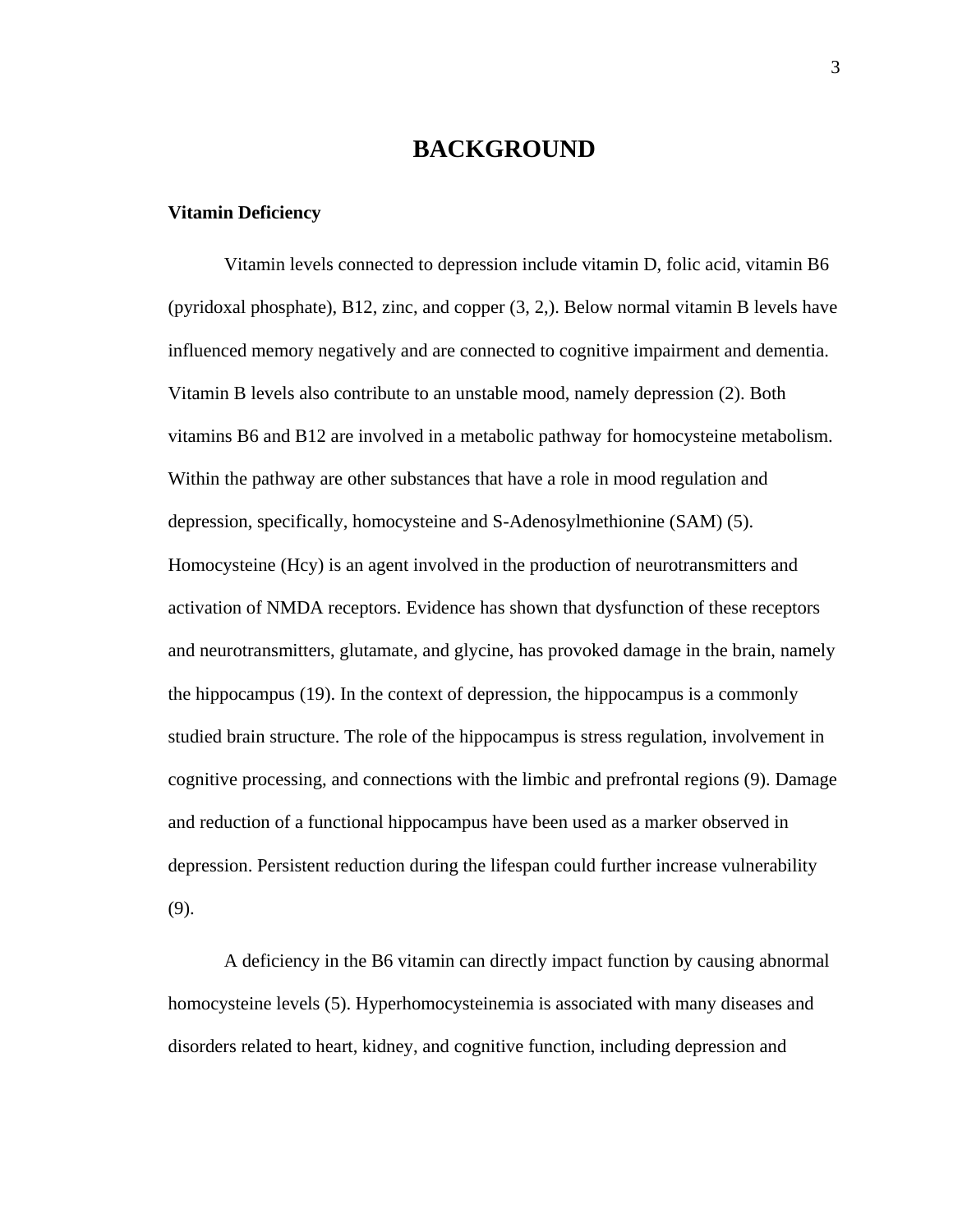Alzheimer's. Also connected to homocysteine metabolism are complications with pregnancy and congenital disabilities (6).

Researchers have found that folate, a byproduct when homocysteine is converted to methionine by B12, has a lower serum level in patients with depression. A high prevalence of a deficiency has also been documented in patients with other psychiatric conditions such a bipolar disorder and cognitive dysfunction disorders (11,10, 15).



**Figure 1.** *Homocysteine Metabolism*

The biological pathway of homocysteine metabolism includes many different linkages to depression. A deficiency in B6 and B12 vitamins will lead to an increased level of homocysteine. Both methionine and S-Adenosyl Methionine have stress and antidepressant properties that are therefore decreased with a B vitamin deficiency.

Abnormal behavior has been observed when zinc and copper levels are affected.

Vitamins like zinc and copper have played a role in glutamate receptors (NMDA), a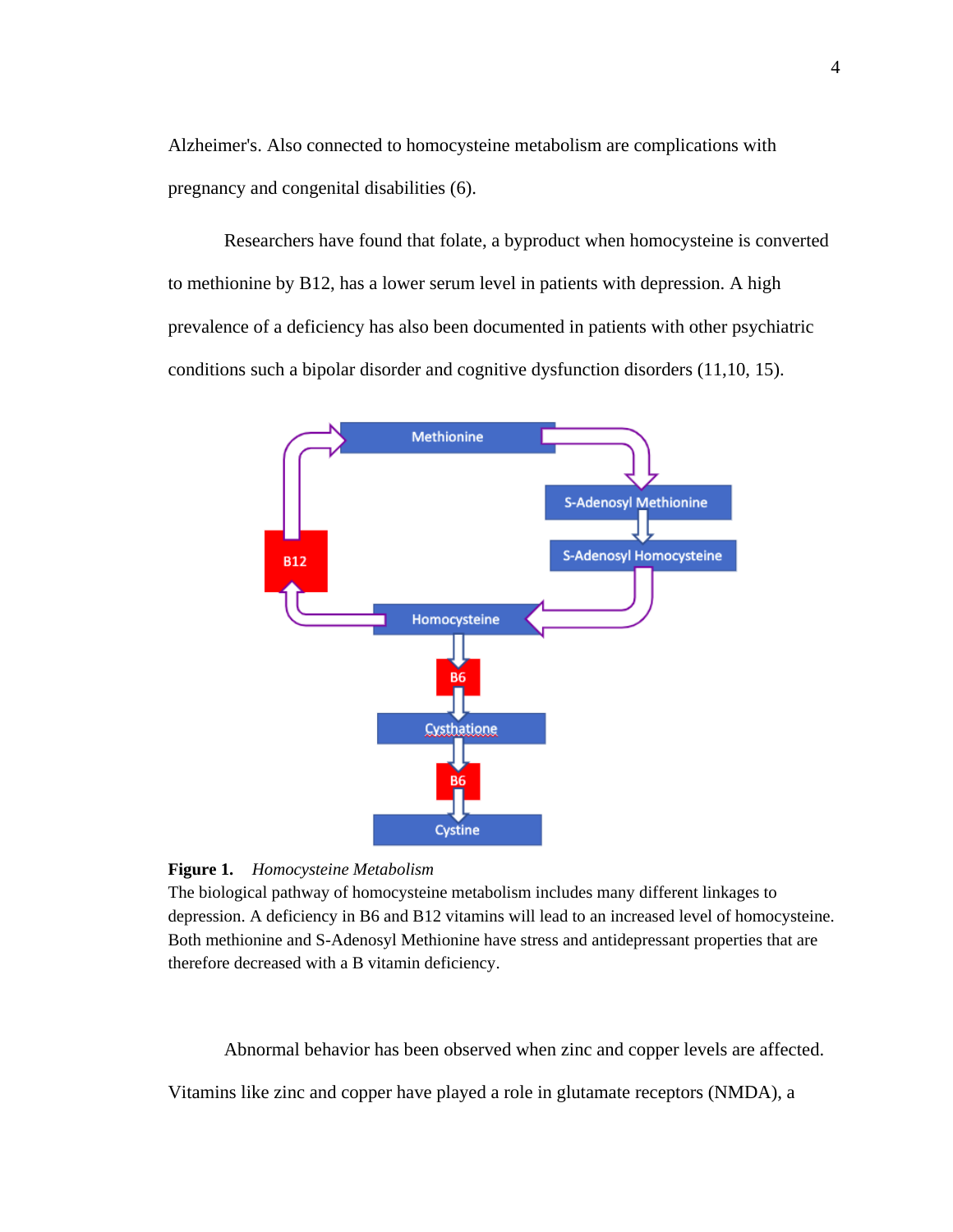primary excitatory neurotransmitter in the cerebral cortex. A decreased level of zinc and copper will affect these receptors, leading to a decrease in impulses or abnormal NMDA activity, which could implicate abnormal behavior and cortical functioning (3).

Depression also has a relationship with vitamin D. Vitamin D's relationship has been related and driven by homeostatic, trophic, and immunomodulatory effects of vitamin D, suggesting a role in pathophysiology. A deficiency may also be attributed to a consequence of depression-related symptoms like reduced outdoor activities, sun exposure, and dietary changes. (12, 13). Receptors of vitamin D are distributed in many areas in the brain, including the limbic system, cerebellum, and cortex. These structures are involved in emotional processing and affective-related disorders such as depression (25 and 26).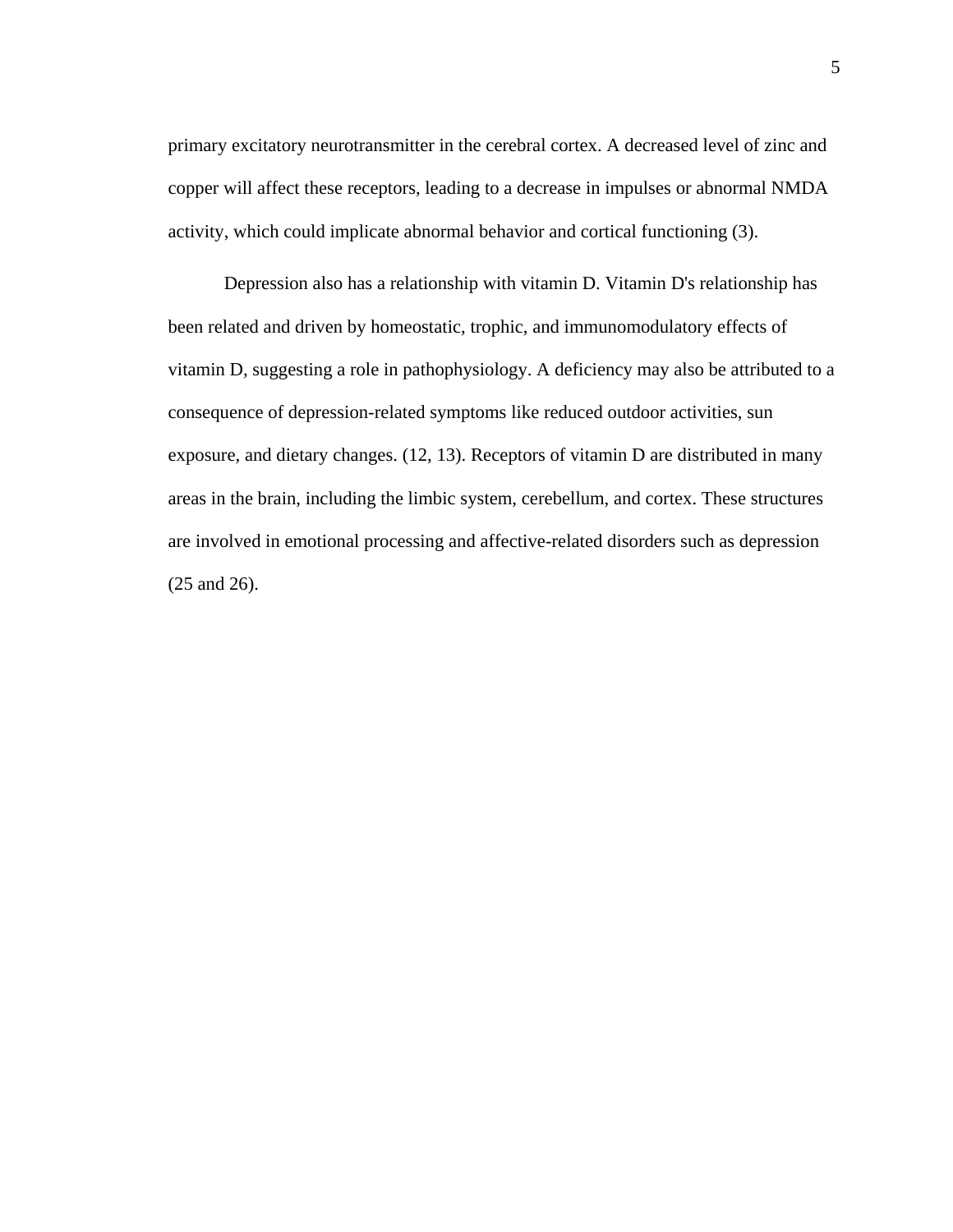

#### **Figure 2.** *Vitamin D's Role in Managing Depression-like symptoms*

The role of vitamin D has multiple relationships with managing phenotypic signs of depression. This includes control of calcium homeostasis, expression of antioxidant genes, control of serotonin formation, inflammation, mitochondrial function, and epigenetics through demethylases.

Developing depression is reduced in individuals with a high serum level of vitamin D. Control of mood associated with vitamin D ranges from calcium level control, expression of genes, serotonin manufacturing, control of inflammation, and mitochondrial function. In Figure 2, there are six controls of vitamin D that allow for mood regulation. These functions are critical to maintaining a normal and healthy number and function of neurons in the nervous system (27).

One of the mood controls that occur through absorption of vitamin D is calcium level homeostasis. Vitamin D typically maintains a low calcium level intracellularly.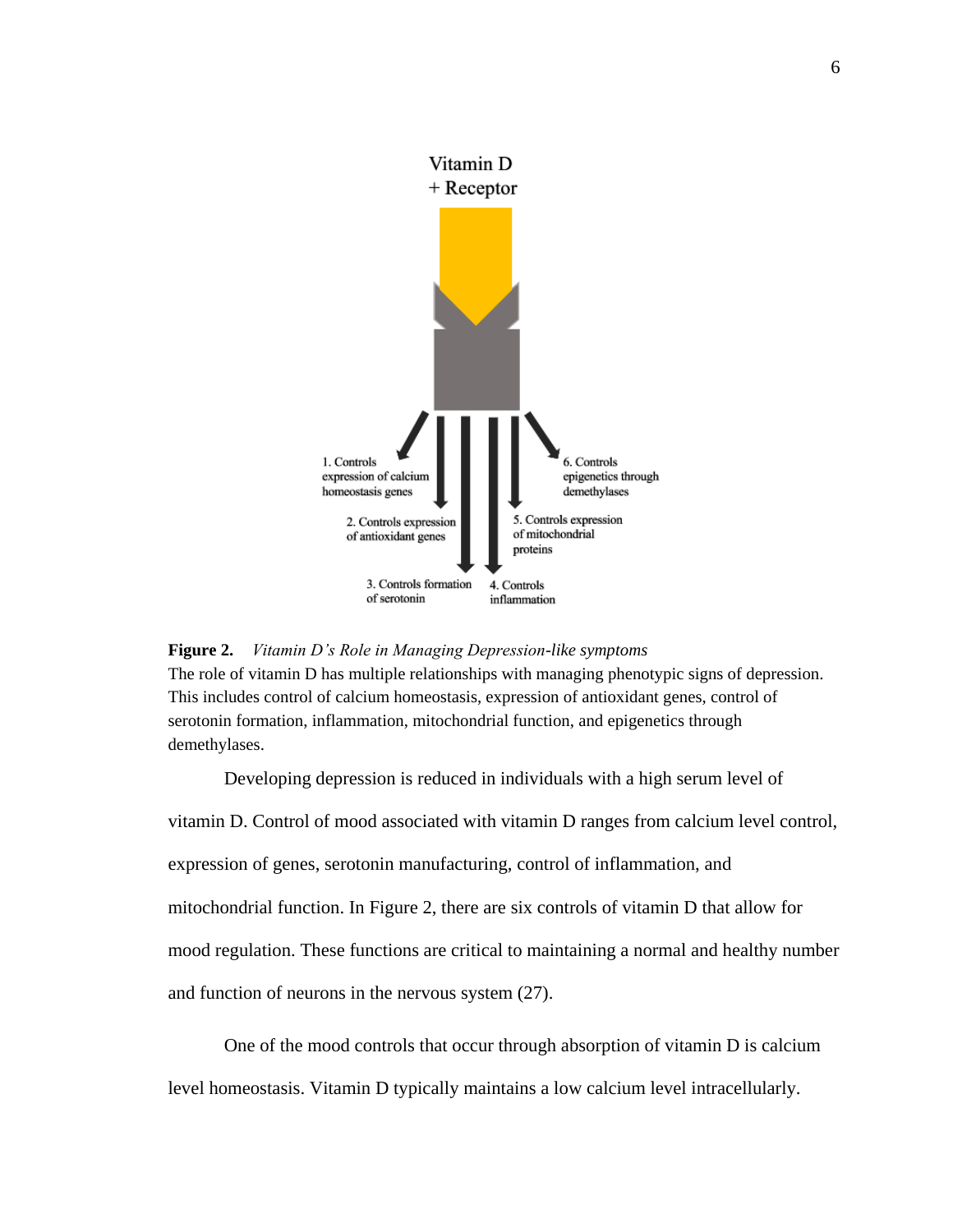When vitamin D levels are low, there will be a higher calcium level. Control of calcium levels associated with vitamin D is linked to various channels that buffer and extrude calcium, such as calbindin and parvalbumin. Most notably, however, is vitamin D's involvement with the channels in the hippocampus associated with calcium levels, L-type CaV1.2 and L-type CaV1.3. Deficient vitamin D levels impact these receptors, leading to elevated calcium levels in the hippocampus, which researchers have found linked to bipolar depression (27).

Depression has also been found to be related to antioxidant genes. For example, the antioxidant pathway NRF2. Dysfunction of this gene and pathway produces neurodegenerative, cardiovascular, pulmonary, and chronic inflammation problems, leading to depression-like symptoms (28 and 29). This pathway functions explicitly to defend against oxidative or electrophilic stress by triggering proteins through the expression involved in eliminating these agents (30). An article published on this pathway indicated that Nrf2-null mice have an endogenous state of oxidative stress and are vulnerable to depression due to the imbalance of toxic products in the cell (29). The NRF2 pathway is related to seasonal depression symptoms, likely from a decrease in the sun during the winter months (28).

Vitamin D also plays a role in the inflammatory process (28). Inflammation and depression have already been connected; in fact, low-grade inflammation will trigger a change in patients' mental and physical health already diagnosed with major depression. Likely, inflammation promotes susceptibility to depression (31). Typically, physical stress like damage to cells or infection causes inflammation; however, psychological stress can also initiate the inflammatory and adaptive immune systems (31 and 32).

7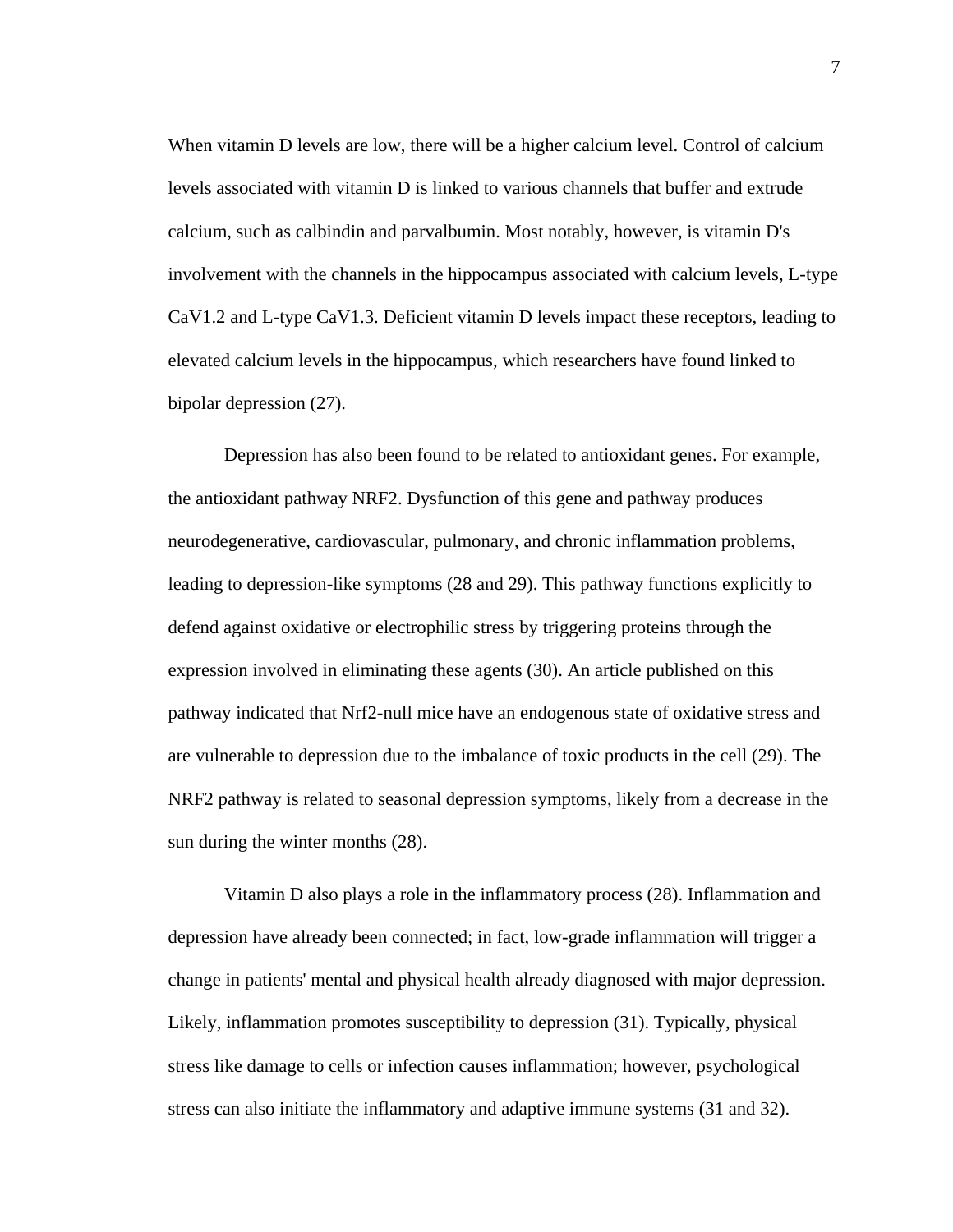Another aspect of vitamin D's linkage to depression is that it controls the expression of mitochondrial proteins. A deficiency of vitamin D leading to a lower level of mitochondrial function will directly impact mood (28). If the mitochondria and oxidative phosphorylation are compromised, neurons cannot meet their energy demand. Chronic stress inhibits mitochondrial OXPHOS, dissipates membrane potential, and damages the organelle in many brain regions, influencing the hippocampus, the cortex, and the hippocampus. Successful adaptation to stressful conditions is also compromised with mitochondrial dysfunction. Exposure to many different situations that exert stress can lead to ROS production, increased proinflammatory cytokines, and decreased antioxidant enzymes, which are other controls of mood associated with vitamin D (33).

Vitamin D controls the expression of DNA demethylases, which control gene transcriptions to maintain regular neuronal activity and prevention of depression (28). Finally, vitamin D is also involved in the formation of serotonin. Vitamin D is directly responsible for the increased tryptophan hydroxylase 2 (TPH2) level while repressing tryptophan hydroxylase 1 (TPH1). This enzyme has direct involvement in the synthesis of tryptophan to serotonin. Additionally, to vitamin D is involved in serotonin synthesis, vitamin B6 and B12 are also involved and are shown in Figure 3 to be essential for synthesizing tryptophan to 5-HTP and 5-HTP to serotonin.

In addition to serotonin synthesis, Vitamin D's role, indicated in Figure 2, in mood regulation relates to the function of the homocysteine metabolism (14). Figure 3 provides a comprehensive overview of vitamin deficiency and how the vitamins discussed relate to each other, relate in function, and depression. Together they have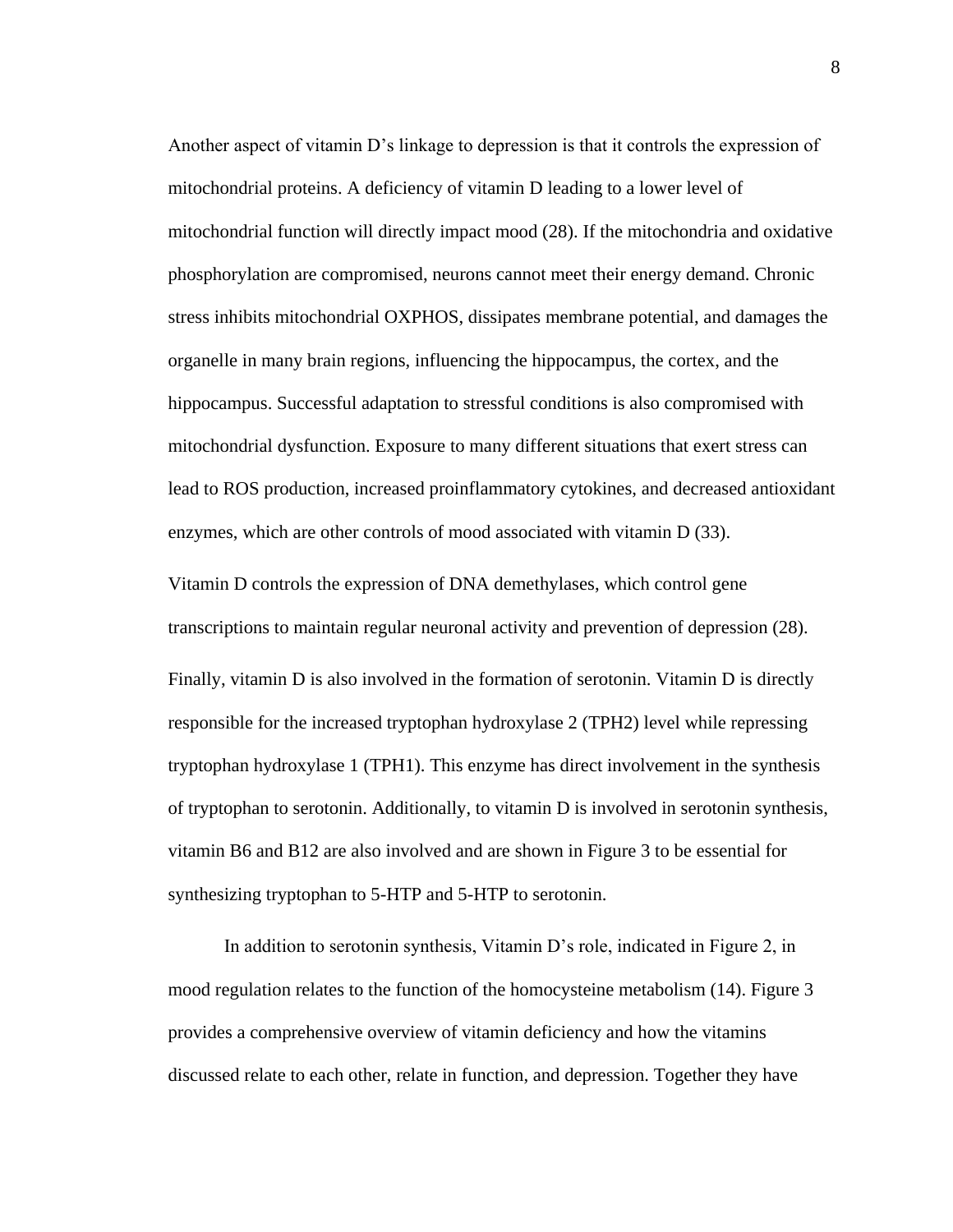combined in significant ways and indicate that these are essential vitamins responsible for a regulated mood.





Vitamin B6, B12, and Folate are components of the homocysteine metabolism. All three, folate taking the form of folic acid also are involved in the synthesis of serotonin. The three of these vitamins also share a relationship with Vitamin D. Vitamin D regulates the expression of TRPH2, the enzyme and rate limiting step responsible for serotonin synthesis. Vitamin D's roles for mood regulation have similar, or nearly identical, outcomes as the homocysteine metabolism.

#### **Adverse Effect of Depression Caused by Medication**

Medications that have caused depression as an adverse effect are treatments for

acid reflux, allergies, anxiety, birth control, blood pressure, and pain. Additionally, a

patient prescribed more than one medication with an adverse effect of depression has an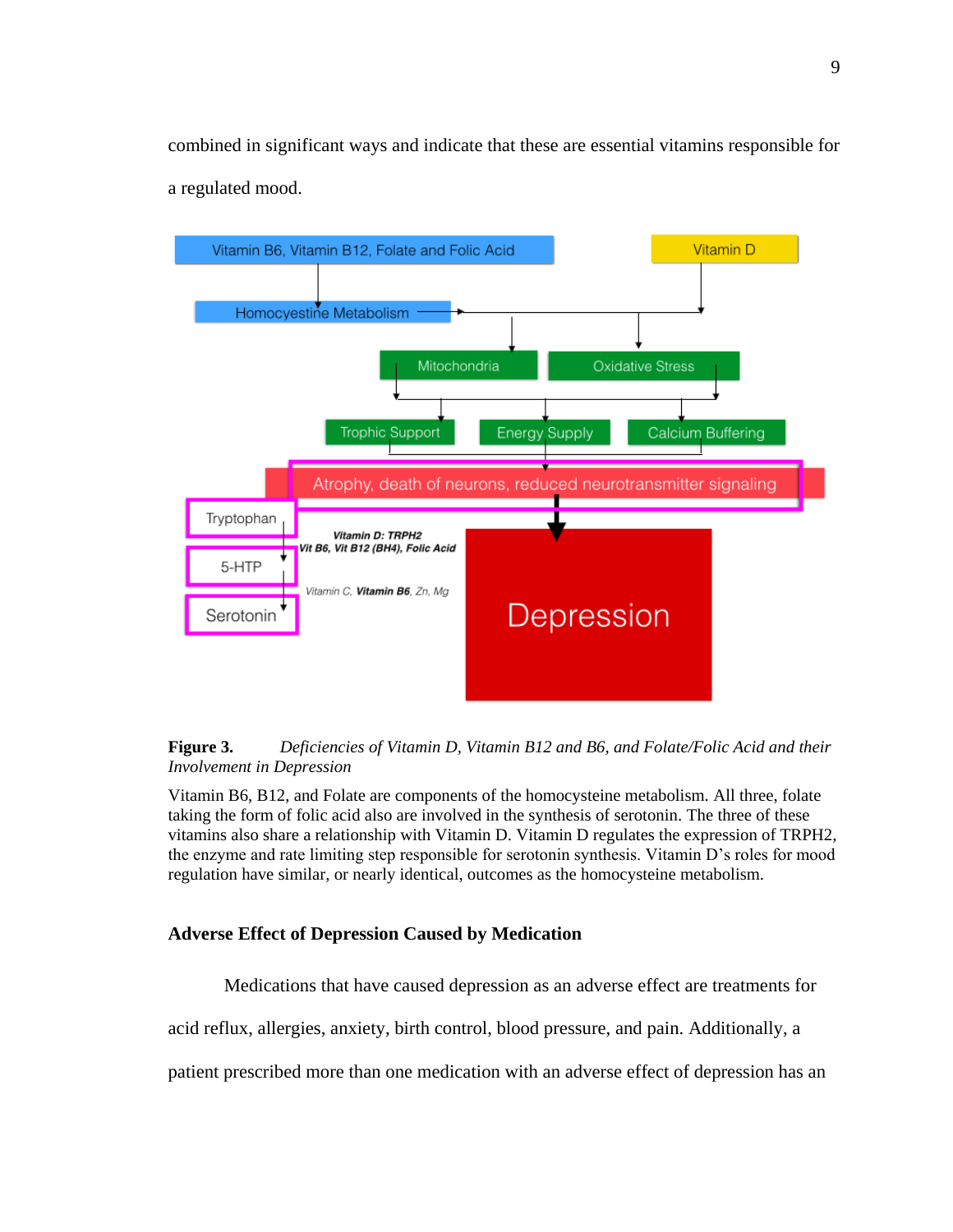increased likelihood of developing depression (7, 22). Researchers have found that homocysteine is affected by the use of birth control. Birth control's influence on homocysteine levels has also induced sporadic ovulation and hormonal changes. These risks and others like vascular disease are more likely to occur in users of oral contraceptives (OC). OCs made primarily with synthetic estrogen have caused B6, B12, and folate (19, 8, 22). In the absence of B12, conversion from Hcy to SAM, which has antidepressant properties, is affected (19).

Across the life cycle, hormonal fluctuation increased the risk of depression in women, specifically ovarian hormones. OC use and depression have shown a decreased tryptophan oxidase resulting in a vitamin B6 deficiency. OC use has been known to cause zinc and copper deficiencies, nutrients involved in cortical functioning. Zinc and copper are associated with glutamate receptors; decreased levels of these nutrients may produce abnormal behavior and cortical functioning (21).

Researchers have shown that mood-related disorders such as depression are more frequently related to women and are connected to alterations with sex hormone production. This includes birth control, undergoing hormonal replacement therapy, and menopause. Estrogen imbalance significantly can contribute to depression and induce long-lasting effects on brain function and gene expression (34).

#### **Medical Conditions, Genetics, and Vitamin Deficiency**

Studies that investigated Autism have shown that many children diagnosed have a low B6 vitamin (3). And a decreased folate level is associated with depression and alcohol addiction (16). Methylenetetrahydrofolate reductase (MTHFR) is an enzyme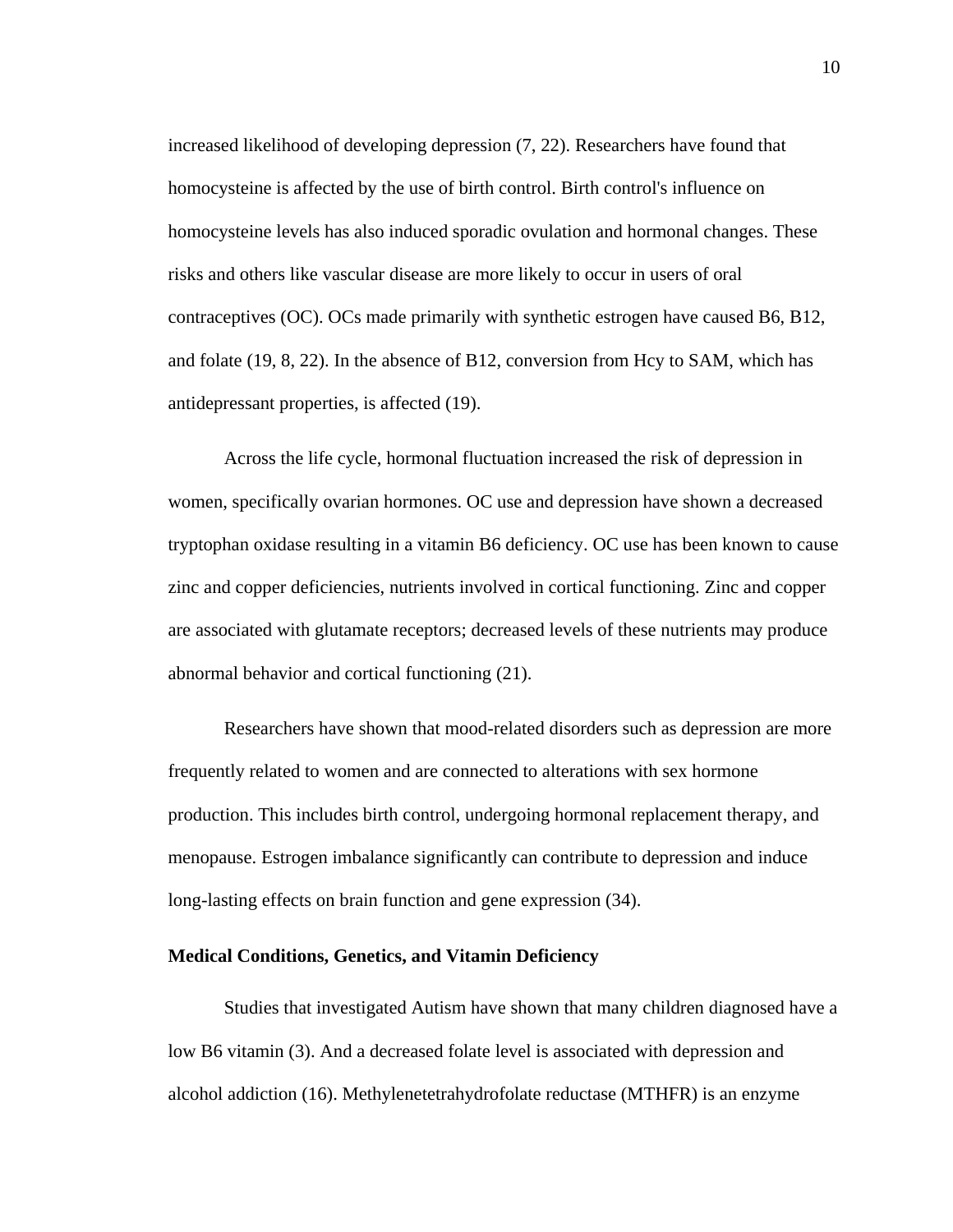involved in homocysteine metabolism. MTHFR polymorphisms have shown a significant impact in developing diseases and disorders when there is a reduction of enzyme activity. Specifically, MTHFR dysfunction has been linked to anxiety, depression, positive or negative symptoms of schizophrenia, Autism, and bipolar disorders (20).

Also associated with Autism is vitamin D. A vitamin D deficiency could be explained by nutrition and or exposure to light, but it also can be considered a risk factor for impaired brain development (35). Additionally, vitamin D deficiency in Autism can disrupt the serotonin pathway. Autism's link to serotonin is serotonin's promotion for prosocial behavior and emotional, social cue assessments, common symptoms or issues within the Autism community (36).

Diseases like cystic fibrosis, Crohn's disease, and celiac disease can cause a vitamin D deficiency (43). More generally, irritable bowel syndrome (IBS) is associated with a vitamin d deficiency. Vitamin D deficiency has been linked to depression and colorectal cancer, sclerosis, and several other pathologies when combined with inflammatory bowel diseases (37). Therefore, a deficiency of vitamin D increases the risk of depression and other additional medical problems.

#### **Diet and Depression**

As discussed in the previous sections, vitamins are essential in mood regulation. An essential part of maintaining the correct balance of nutrients and vitamins is diet. Food patterns that lead to vitamin deficiency and then to depression are the same that occur during depression. Diet during a depressive episode or major depressive disorder commonly included poor appetite, skipping meals, and an increased desire for sweet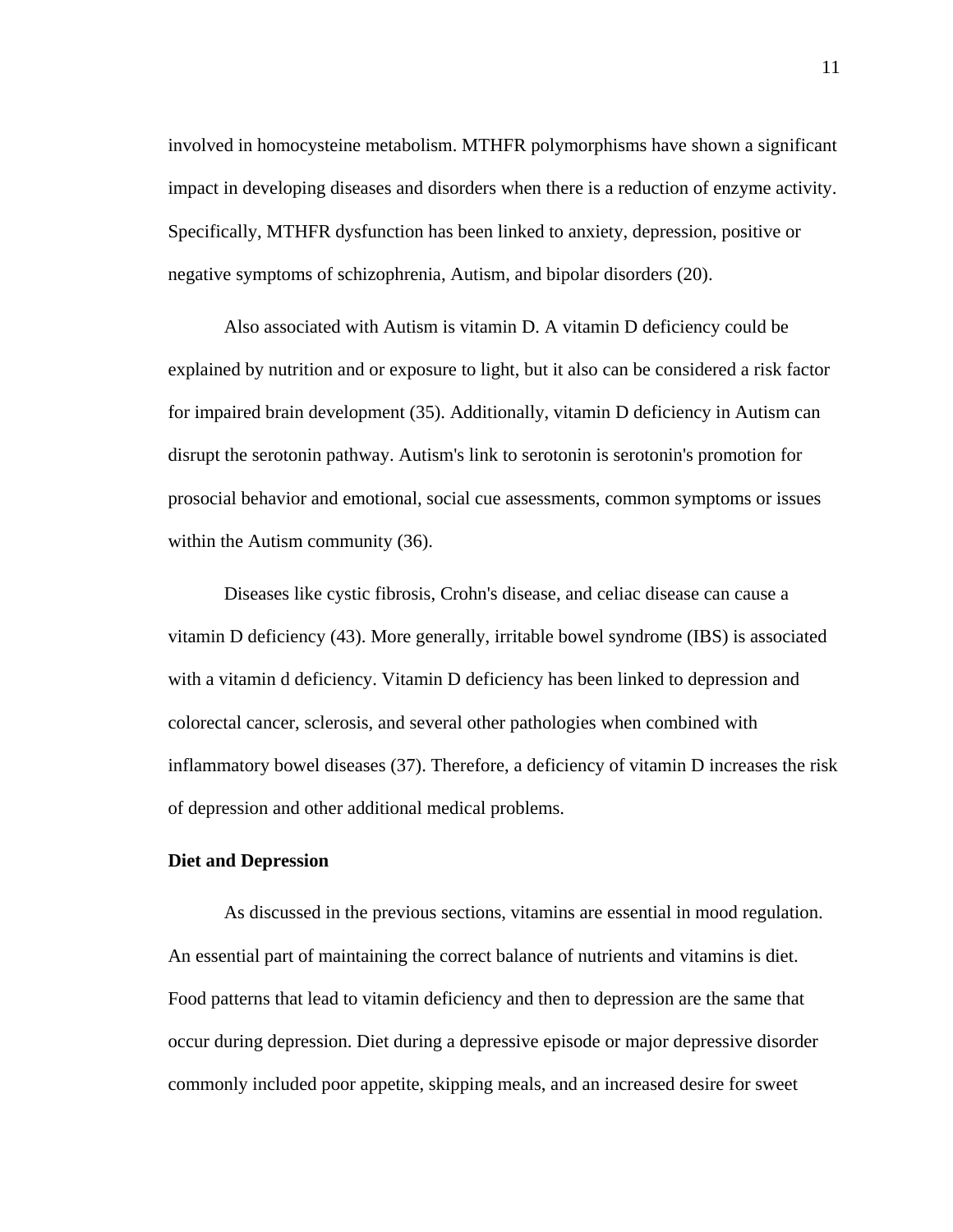foods (50). Researchers had found that a reduced risk of developing depressive symptoms was associated with a healthy diet (46). Diet alone is related to inflammation, oxidative stress, and brain plasticity, all of which are factors in depression. Specific diets with high consumption of processed food, a high intake of refined grains, and food with high sugar and high-fat content like the Western diet have been associated more closely with depression than alternative lifestyles (45). Decreased vitamin levels linked with the Western diet are commonly the vitamins discussed in this paper, such as vitamin D and B-vitamins (47). Previous studies have shown that diet may have a significant effect on the treatment and the prevention of depression.

Additionally, the Mediterranean diet is noted as the diet that significantly improved mental health in adults with depression (49). The diet has high nutrient levels of B vitamins, vitamin D, and folic acid, which are all vitamins involved directly in serotonin synthesis (44). Therefore, an unhealthy diet has been considered a predisposing factor for depression based on vitamin deficiency, and a change in diet could directly result in mental health.

#### **Vitamin Supplement Treatment**

Antidepressants have come with a range of complications and adverse effects that could call for new strategies or interventions. Vitamin supplementation for patients with depression has been a subject of research to understand and identify vitamin pathways and their relationship to depression. Vitamin supplementations are defined by "ad-on" strategies with antidepressant treatment and delaying the onset of depression (14 and 38). Researchers have found that treatment with vitamins B6, B12, and folic acid reduced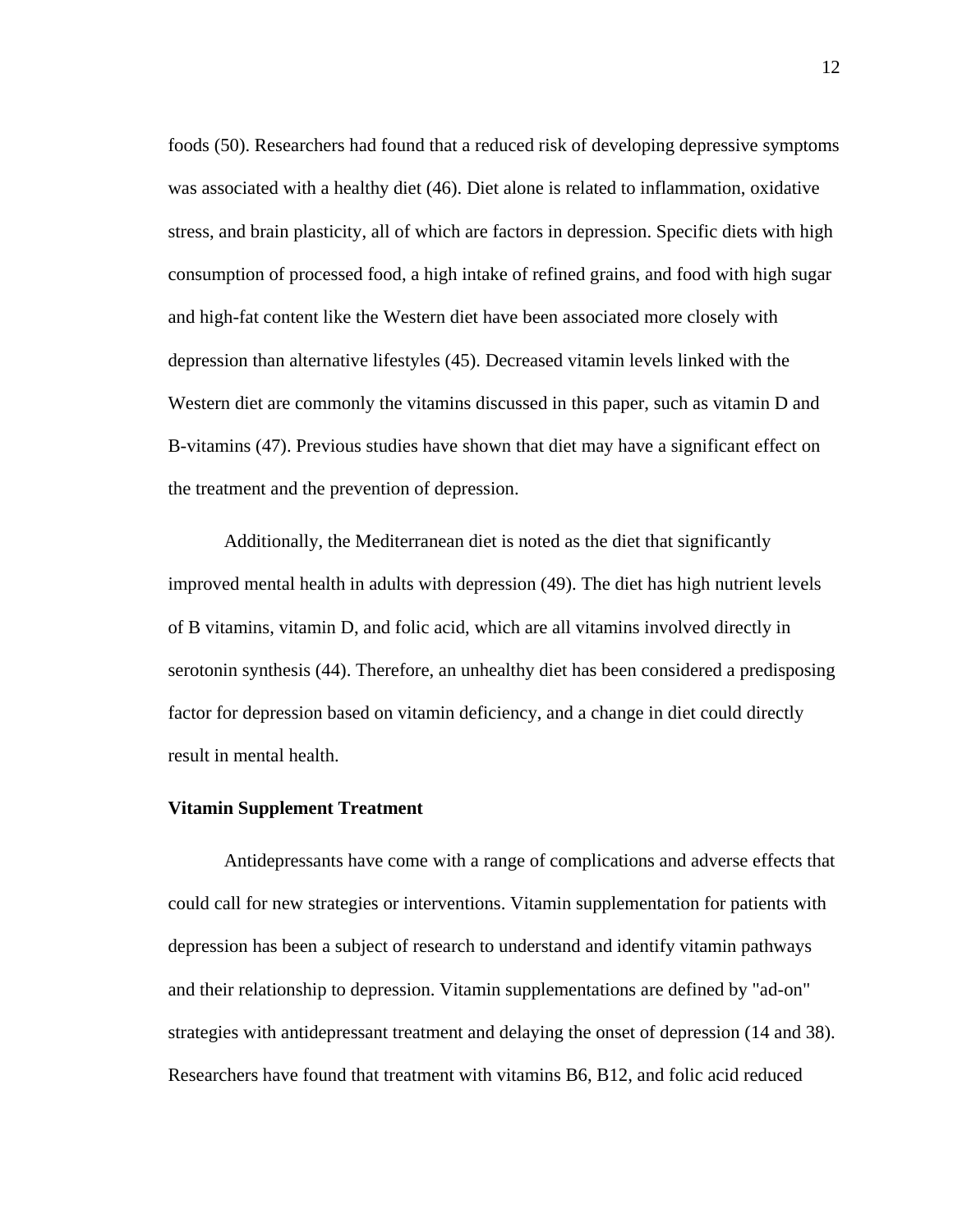depressive episodes. Supplementation with these vitamins has also reduced the risk of a recurring episode. Furthermore, a study highlighted that there was mood improvement associated with higher B6 levels. Regarding B12, the study noted that adolescents with a borderline level of B12 deficiency started to develop signs of cognitive changes indicating the importance of B12 in cognitive function (50). Previous research has implicated and suggested that folate supplementation improved the efficacy of antidepressants. Most researchers and studies have used folic acid as a supplement and found reduced symptoms of depression and improved cognitive function. (10, 11, 16, 50). Since then, there has been an expansion in the research of vitamin supplementation. Evidence has supported that supplementation may be more helpful for the long-term management of depression (15). Low folate levels in patients with depression have also been linked to poor response to antidepressants, and the additional supplement of folate has been shown to improve a better treatment outcome (16 and 50). Trials involving folate and vitamin B12 have suggested that a treatment of 0.8 mg of folic acid a day or 0.4 mg of vitamin B12 a day have demonstrated decreased depression symptoms (50).

Vitamin D supplementation in combination with antidepressants was also used to treat and reduce depressive symptoms effectively. In a study, researchers found that vitamin D supplementation had increased the blood vitamin serum levels and improved the mood of participants either mildly or moderately (38). Deficiency of this vitamin is expected in the elderly, adolescents, individuals that are obese and do not get enough outdoor exercise, are homebound with limited sun, and people with chronic illness. These groups of people are known as a risk for depression and may benefit from vitamin D supplementation for treatment and prevention (26 and 39). Another benefit of adding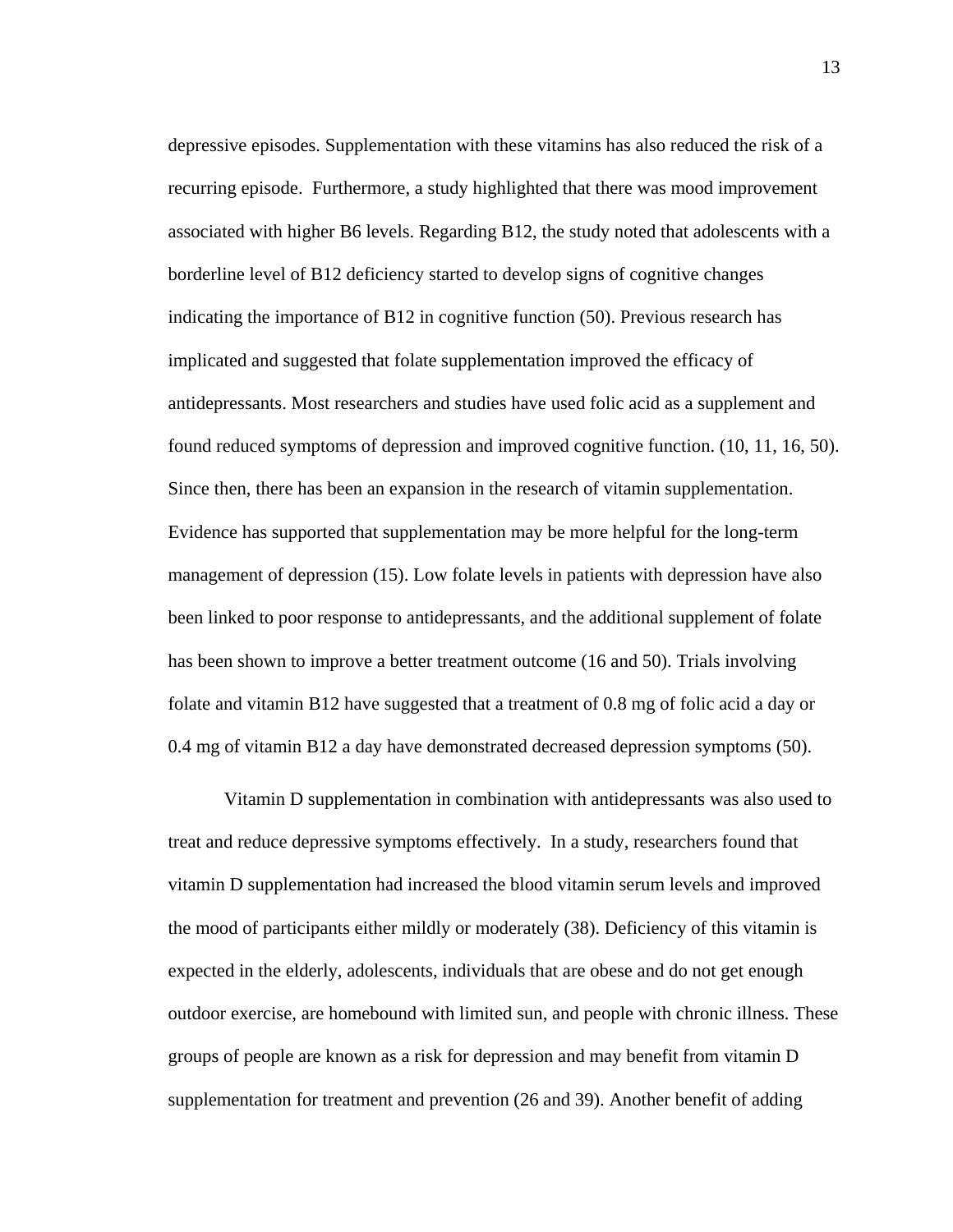vitamin D supplementation to treatment is depression's multifactorial origins. Depression's origins are related to other purposes of vitamin D, such as inflammation reduction, antioxidant influence, and involvement with mitochondrial function (39).

Adding vitamin D as a treatment has numerous benefits in treating someone with gastrointestinal disorders. Syndromes like irritable bowel syndrome (IBS) can lead to a vitamin D deficiency, and quality of life may improve with vitamins added to the treatment (37). A person diagnosed with autism may be treated with a supplement of B6. Studies have shown that patients had increased appropriate behaviors when provided supplements compared to children who did not receive a supplement (3). Due to their deficiency, these disorders could lead to depression, so supplementation with the other appropriate medication may reduce the risk of depression.

In addition to depression treatment, research has also proved that nutritional and herbal supplementation is an effective method for treating anxiety and anxiety-related conditions without the side effects of medication (48). The conclusion drawn in a literature review shows that psychological conditions could be treated or alleviated by a more natural treatment than traditional Western medicine.

#### **COVID-19, Stress, and Vitamin Deficiency**

Health problems such as stress, anxiety, depressive symptoms, insomnia, denial, anger, and fear rose during the outbreak of the COVID-19 pandemic (41). The pandemic resulted in stress worldwide to people without and people with mental illness. Based on estimates in a previous study, exposure to recent significant life stress has been considered a risk factor for major depressive disorder (40). A recent study comparing the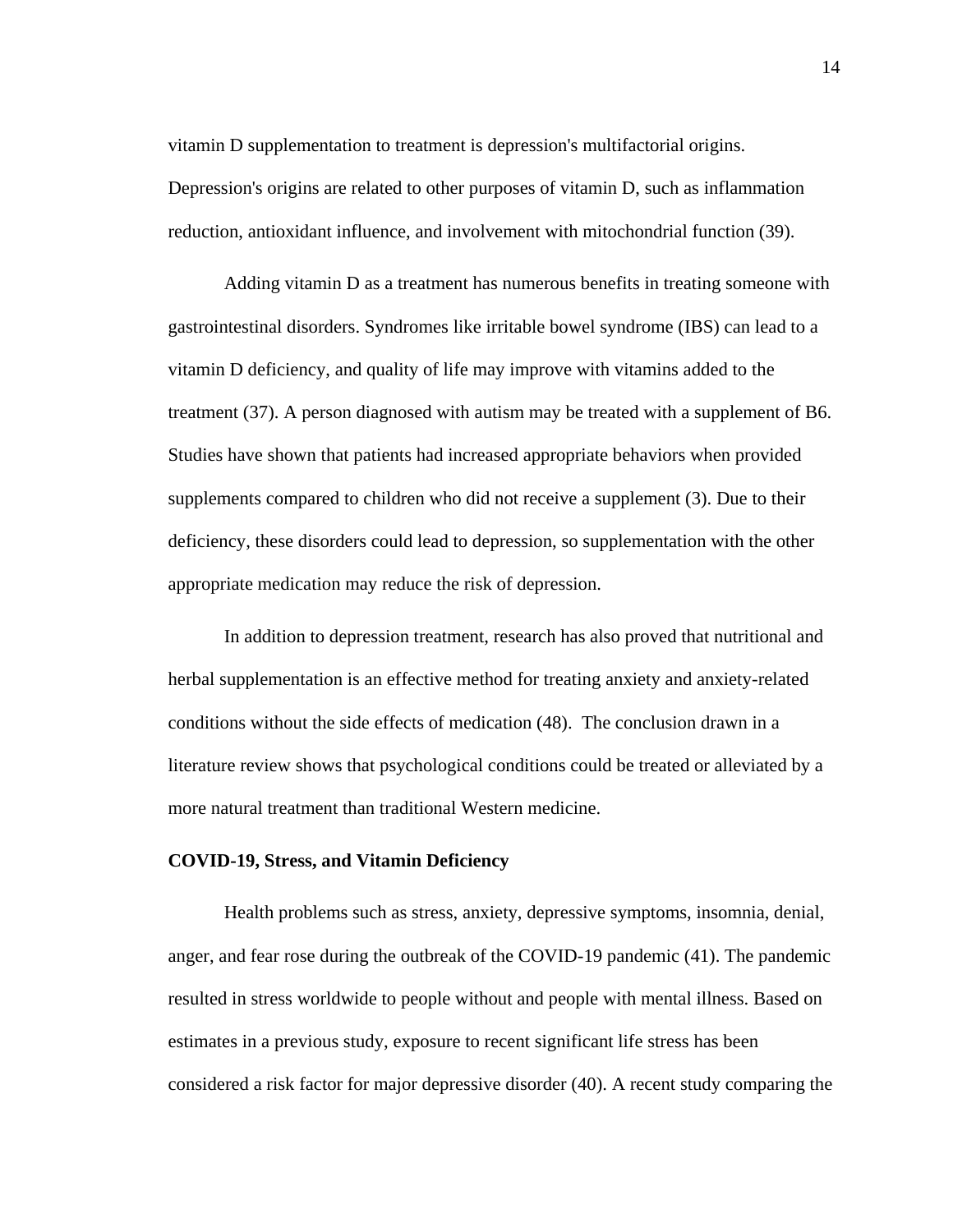prevalence of mood disorders and depression-like symptoms before the pandemic found a three-fold higher symptom prevalence during the pandemic. An increased amount of stressors such as stay-at-home orders, unemployment, and concern about the virus could have caused physical, emotional, and psychological harm, which indicated that the COVID-19 pandemic itself could be considered a traumatic event (42).

The social signal transduction theory of depression is a hypothesis that could be applied to this impact of the pandemic. According to this theory, experiences of social threat and adversity can increase inflammation, and that this inflammation could have a role in depression through proinflammatory cytokines (40). Due to constrictions of the pandemic, fewer people were going outside, and therefore not getting enough sun exposure. Lack of this for the human body could result in a vitamin D deficiency, a biological factor that mediates the response to stress (41).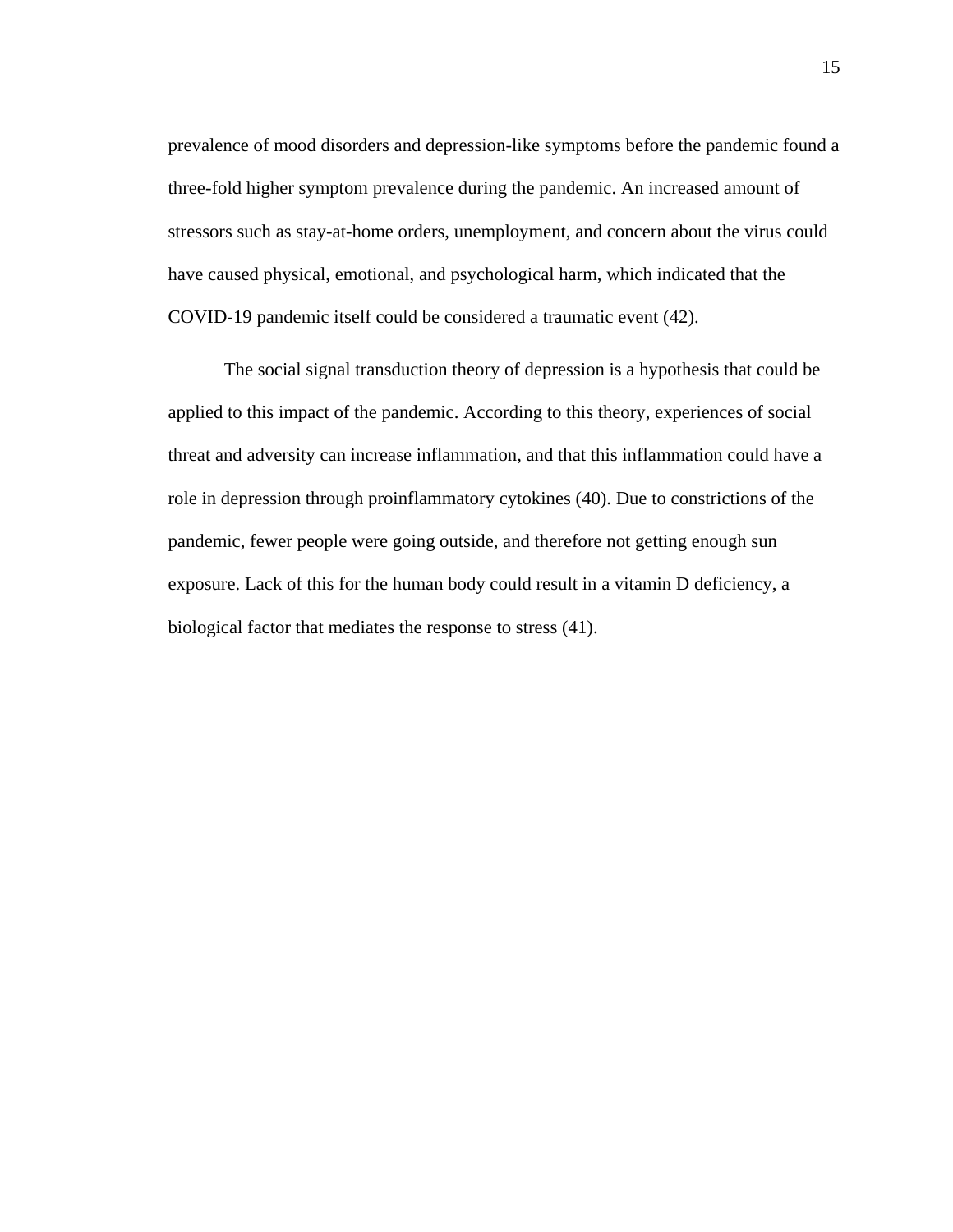# **RESEARCH STRATEGIES**

Strategies involved were using a search engine such as PubMed, Google Scholar,

and the Philadelphia College of Osteopathic Medicine library's online database.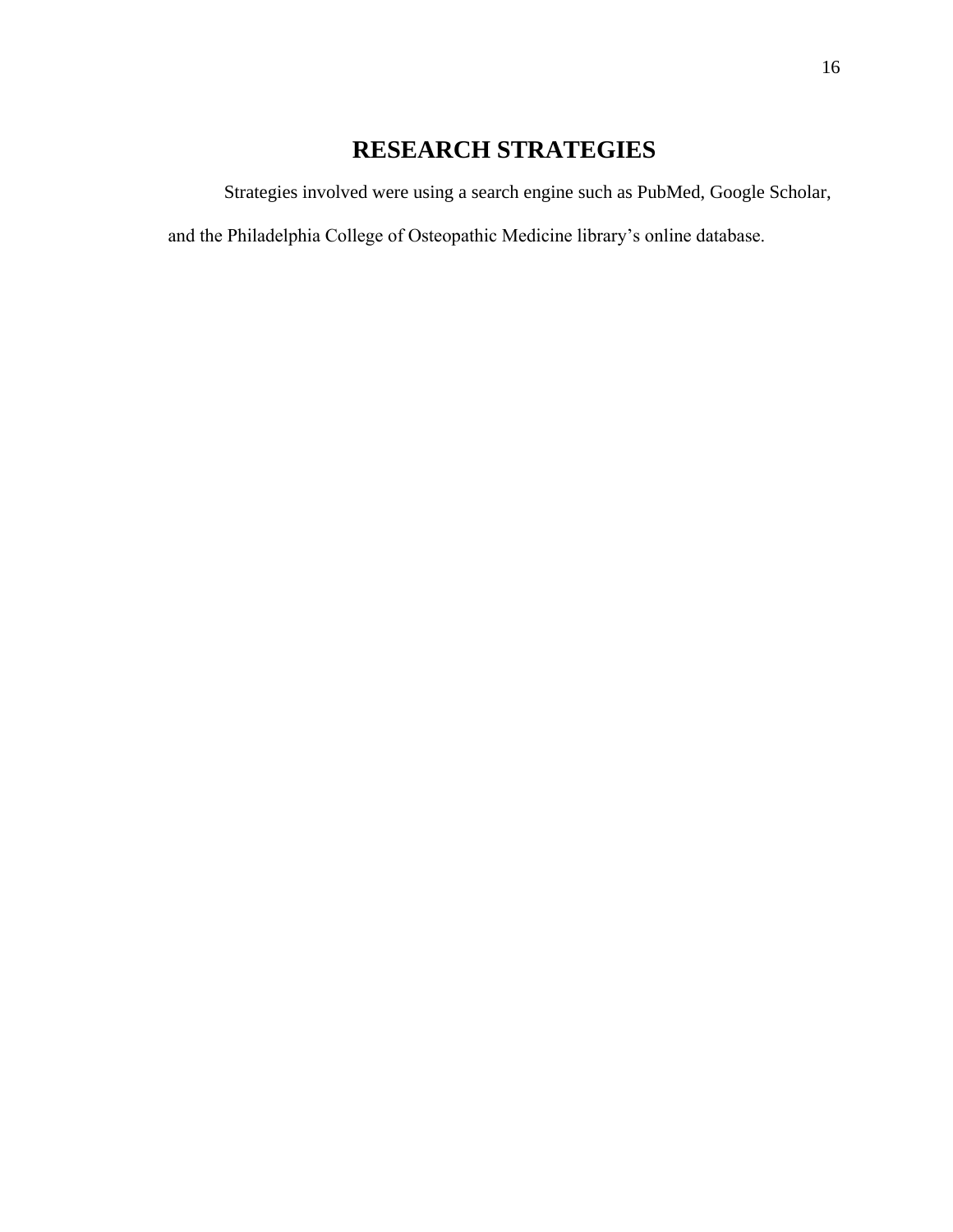### **DISCUSSION**

When it comes to depression, there has never been a single force responsible for the disorder; instead, it occurs due to the combination of several elements. Vitamin deficiency has proved to be an element contributing to depression, and vitamin supplementation can be a possible add-on treatment for depression through years of research. The most notable vitamins were vitamins B6, B12, and folate and are components of homocysteine metabolism. A deficiency of these vitamins has led to dysregulation of homocysteine metabolism associated with moods. In homocysteine metabolism, products such as methionine and S-Adenosyl Methionine have direct effects on mood regulation. When the products are not formed or have decreased levels, depression symptoms could develop. As well as homocysteine metabolism, vitamin B6 is also related to the synthesis of serotonin. Therefore not only could a B6 deficiency cause depression from influencing the homocysteine metabolism, but it could further cause damage in the serotonin synthesis pathway.

Another vitamin that has a strong link to serotonin synthesis is vitamin D. In serotonin synthesis, vitamin D regulates the rate-limiting step and, therefore, directly affects the serotonin levels. Vitamin D is also involved in several other processes linked to the development of depression, such as antioxidants, mitochondrial proteins, and more. The metabolic processes and the vitamins involved can be affected by medication, including oral contraceptives, nutrition, medical conditions, and genetics.

Treatment for depression with supplements of vitamin B6, B12, and folic acid have reduced depressive episodes. The addition of vitamins to the treatment plant for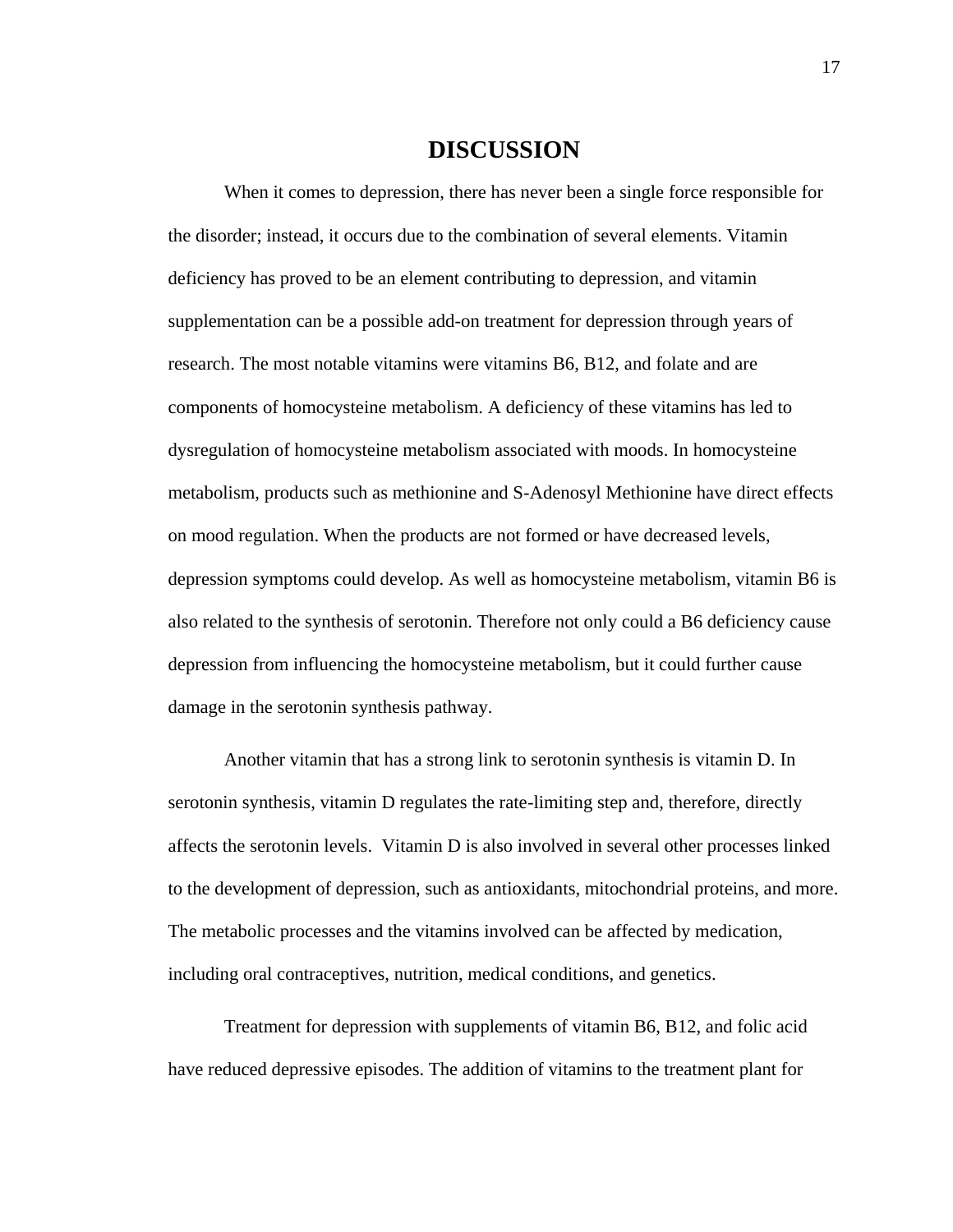someone diagnosed with depression also reduced the risk of recurrent depressive episodes. Folate significantly has improved the use of antidepressants, and most researchers found that folic acid had reduced signs of depression and improved cognitive function. Vitamin D supplementation in combination with antidepressants had also been effective in reducing depressive symptoms.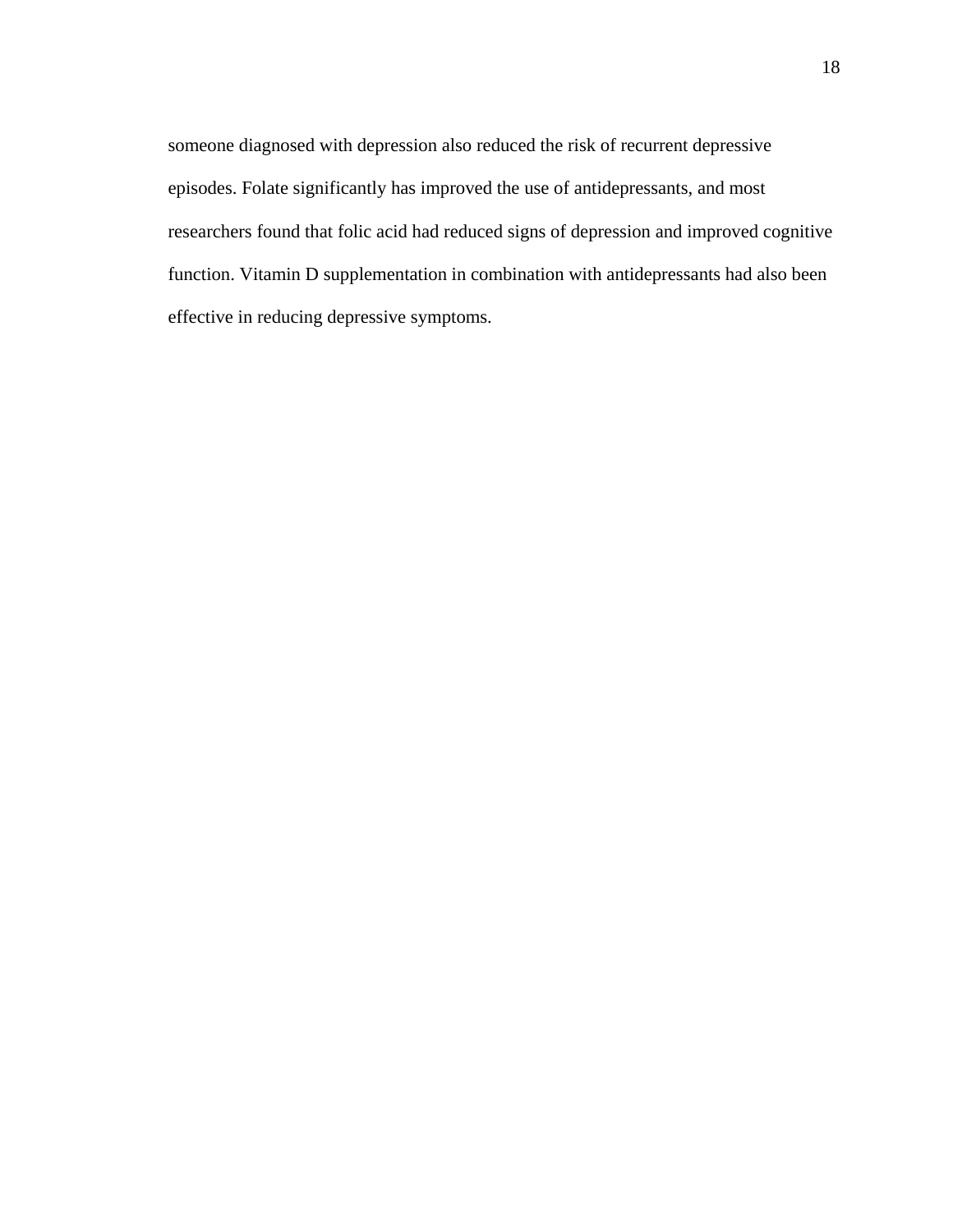### **RECOMMENDATIONS FOR FUTURE STUDIES**

Vitamin deficiency and depression remain a topic in research that still needs to be studied. In this paper, many studies were brought together to show how a vitamin deficiency can change the processes in the body that are responsible for mood regulation. However, in this topic, many studies explain that adding vitamin supplementation into treatment for depression does not create any significant positive result. In addition to whether or not vitamins help symptoms of depression, an area not discussed in this paper, dosage volume, needs to be further researched. Several reviews have suggested that dosage needs should be evaluated, and dosage regarding the severity of depressive disorders should be further expanded.

Discussed in this paper were the ways that vitamin levels are affected. Vitamin levels are affected by oral contraceptives, causing depression-like symptoms, and remains to have little research. In most studies, there is no definite answer as to why oral contraceptive use causes these vitamin level fluctuations, and, therefore, no real explanation exists for why they may cause depression.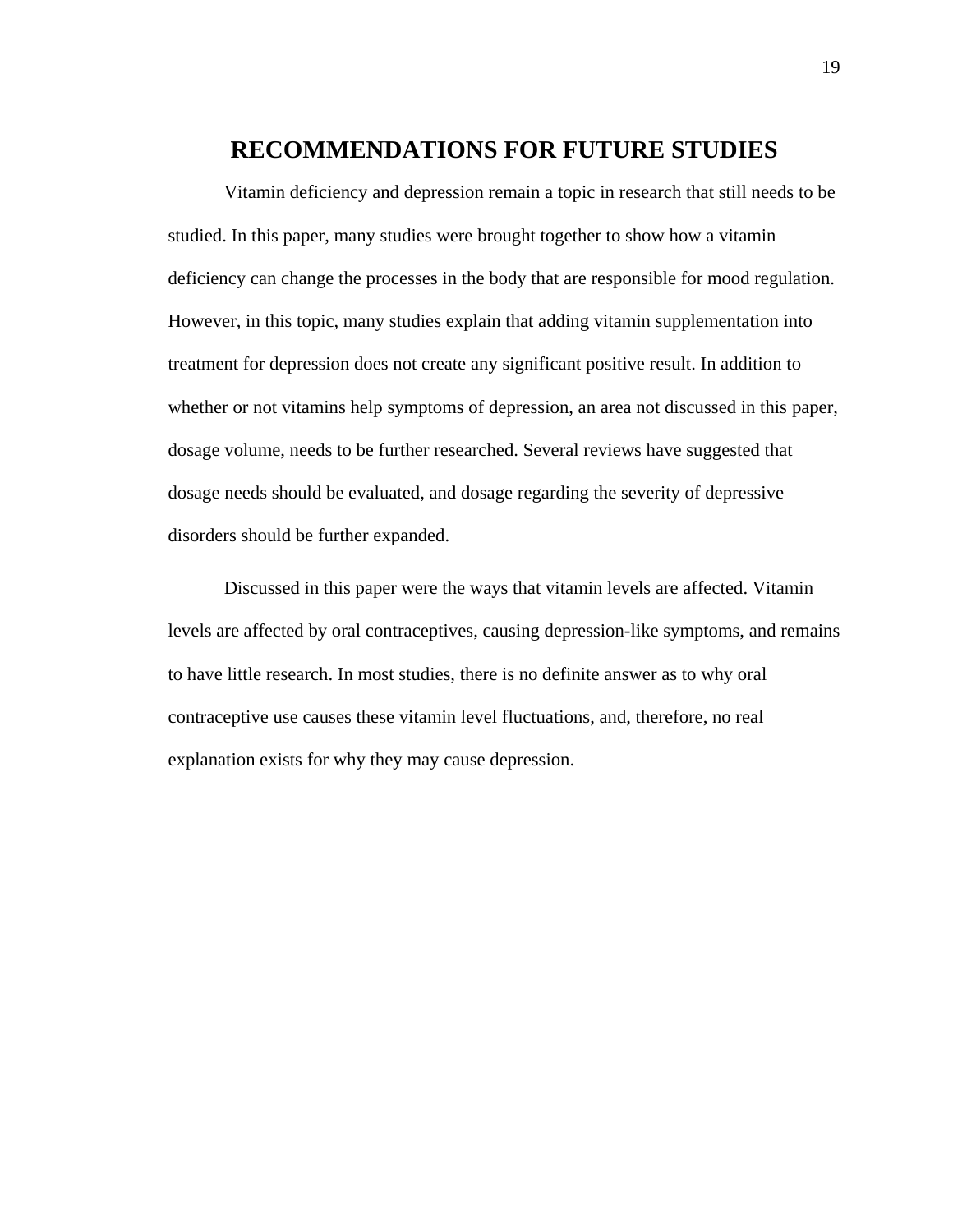# **REFERENCES**

- 1. Depression. (2020). Retrieved from [https://www.who.int/news-room/fact](https://www.who.int/news-room/fact-sheets/detail/depression)[sheets/detail/depression](https://www.who.int/news-room/fact-sheets/detail/depression)
- 2. Kathleen Mikkelsen, Lily Stojanovska, & Vasso Apostolopoulos. (2016). The effects of vitamin B in depression. *Current Medicinal Chemistry, 23*(38), 4317-4337. doi:10.2174/0929867323666160920110810
- 3. Cornish, S., & Mehl-Madrona, L. (2008). The role of vitamins and minerals in psychiatry. *Integrative Medicine Insights, 3*, 33-42. Retrieved from <https://www.ncbi.nlm.nih.gov/pubmed/21614157>
- 4. Bender, A., Hagan, K. E., & Kingston, N. (2017). The association of folate and depression: A meta-analysis. *Journal of psychiatric research*, *95*, 9–18. https://doi.org/10.1016/j.jpsychires.2017.07.019
- 5. Bozidarka L. Zaric\*, Milan Obradovic, Vladan Bajic, Mohamed A. Haidara, Milos Jovanovic and Esma R. Isenovic\*, "Homocysteine and Hyperhomocysteinaemia ", Current Medicinal Chemistry (2019) 26: 2948.<https://doi.org/10.2174/0929867325666180313105949>
- 6. de la Calle, M., Usandizaga, R., Sancha, M., Magdaleno, F., Herranz, A., & Cabrillo, E. (2003). Homocysteine, folic acid and B-group vitamins in obstetrics and gynaecology. *European Journal of Obstetrics & Gynecology and Reproductive Biology, 107*(2), 125-134. doi:10.1016/S0301-2115(02)00305-6
- 7. Tello, M. (2018). Depression: Common medication side effect? Retrieved from [https://www.health.harvard.edu/blog/depression-common-medication-side-effect-](https://www.health.harvard.edu/blog/depression-common-medication-side-effect-2018071614259)[2018071614259](https://www.health.harvard.edu/blog/depression-common-medication-side-effect-2018071614259)
- 8. Steegers-Theunissen RP, Boers GH, Steegers EA, Trijbels FJ, Thomas CM, Eskes TK. Effects of sub-50 oral contraceptives on homocysteine metabolism: a preliminary study.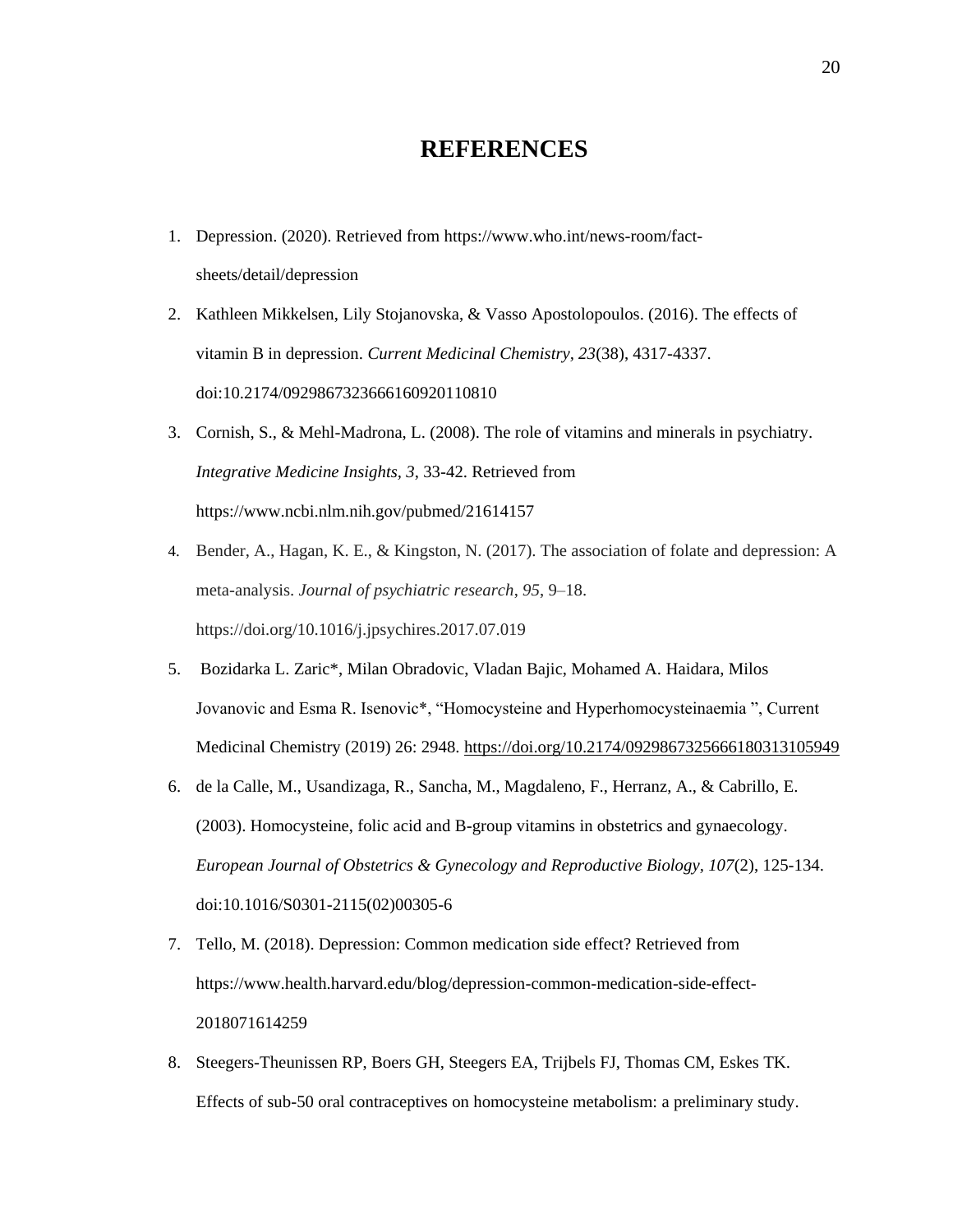Contraception. 1992 Feb;45(2):129-39. doi: 10.1016/0010-7824(92)90047-w. PMID: 1532773.

- 9. Gujral, S., Aizenstein, H., Reynolds, C. F., Butters, M. A., & Erickson, K. I. (2017). Exercise effects on depression: Possible neural mechanisms. *General Hospital Psychiatry, 49*, 2-10. doi:10.1016/j.genhosppsych.2017.04.012
- 10. Bender A, Hagan KE, Kingston N. The association of folate and depression: A meta-analysis. J Psychiatr Res. 2017 Dec;95:9-18. doi: 10.1016/j.jpsychires.2017.07.019. Epub 2017 Jul 22. PMID: 28759846.
- 11. Fava M, Mischoulon D. Folate in depression: efficacy, safety, differences in formulations, and clinical issues. J Clin Psychiatry. 2009;70 Suppl 5:12-7. doi: 10.4088/JCP.8157su1c.03. PMID: 19909688.
- 12. Menon V, Kar SK, Suthar N, Nebhinani N. Vitamin D and Depression: A Critical Appraisal of the Evidence and Future Directions. Indian J Psychol Med. 2020 Jan 6;42(1):11-21. doi: 10.4103/IJPSYM.IJPSYM\_160\_19. PMID: 31997861; PMCID: PMC6970300.
- 13. Bersani FS, Ghezzi F, Maraone A, Vicinanza R, Cavaggioni G, Biondi M, Pasquini M. The relationship between Vitamin D and depressive disorders. Riv Psichiatr. 2019 Nov-Dec;54(6):229-234. doi: 10.1708/3281.32541. PMID: 31909749.
- 14. Sangle, P., Sandhu, O., Aftab, Z., Anthony, A. T., & Khan, S. (2020). Vitamin B12 Supplementation: Preventing Onset and Improving Prognosis of Depression. *Cureus*, *12*(10), e11169. https://doi.org/10.7759/cureus.11169
- 15. Lang, U. E., Beglinger, C., Schweinfurth, N., Walter, M., & Borgwardt, S. (2015). Nutritional aspects of depression. *Cellular Physiology and Biochemistry, 37*(3), 1029-1043. doi:10.1159/000430229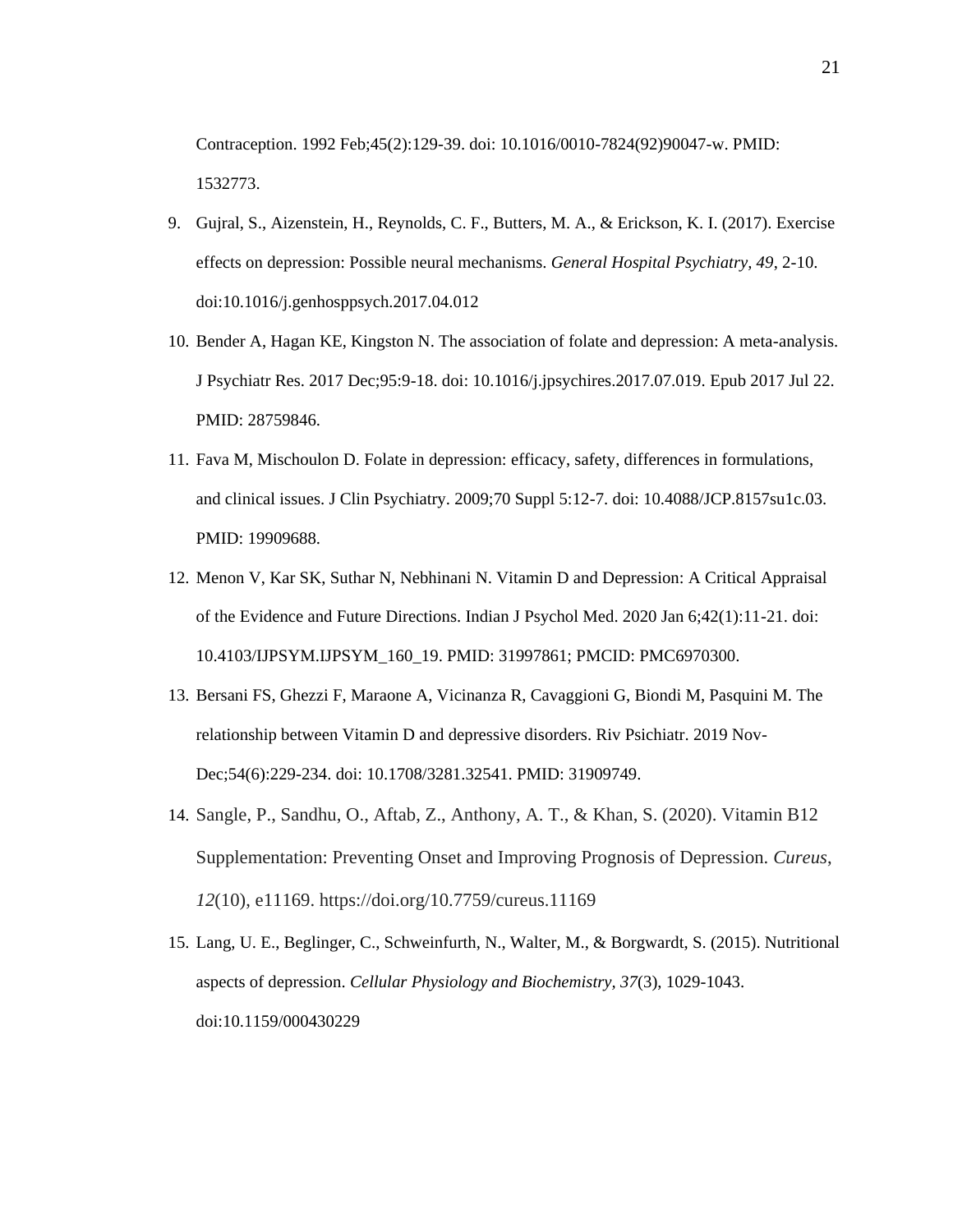- 16. Coppen A, Bolander-Gouaille C. Treatment of depression: time to consider folic acid and vitamin B12. J Psychopharmacol. 2005 Jan;19(1):59-65. doi: 10.1177/0269881105048899. PMID: 15671130.
- 17. Depression (major depressive disorder). (2018). Retrieved from <https://www.mayoclinic.org/diseases-conditions/depression/symptoms-causes/syc-20356007>
- 18. Folstein M, Liu T, Peter I, Buell J, Arsenault L, Scott T, Qiu WW. The homocysteine hypothesis of depression. Am J Psychiatry. 2007 Jun;164(6):861-7. doi: 10.1176/ajp.2007.164.6.861. Erratum in: Am J Psychiatry. 2007 Jul;164(7):1123. Buel, Jennifer [corrected to Buell, Jennifer]. PMID: 17541043.
- 19. Bhatia, P., & Singh, N. (2015). Homocysteine excess: Delineating the possible mechanism of neurotoxicity and depression. *Fundamental & Clinical Pharmacology, 29*(6), 522-528. doi:10.1111/fcp.12145
- 20. Wan L, Li Y, Zhang Z, Sun Z, He Y, Li R. Methylenetetrahydrofolate reductase and psychiatric diseases. Transl Psychiatry. 2018 Nov 5;8(1):242. doi: 10.1038/s41398-018-0276- 6. PMID: 30397195; PMCID: PMC6218441.
- 21. Shabbir F, Patel A, Mattison C, Bose S, Krishnamohan R, Sweeney E, Sandhu S, Nel W, Rais A, Sandhu R, Ngu N, Sharma S. Effect of diet on serotonergic neurotransmission in depression. Neurochem Int. 2013 Feb;62(3):324-9. doi: 10.1016/j.neuint.2012.12.014. Epub 2013 Jan 7. PMID: 23306210.
- 22. Webb JL. Nutritional effects of oral contraceptive use: a review. J Reprod Med. 1980 Oct;25(4):150-6. PMID: 7001015.
- 23. Bičíková, M., Dušková, M., Vítků, J., Kalvachová, B., Řípová, D., Mohr, P., & Stárka, L. (2015). Vitamin D in anxiety and affective disorders. *Physiological Research, 64*(Suppl 2), S101-S103. doi:10.33549/physiolres.933082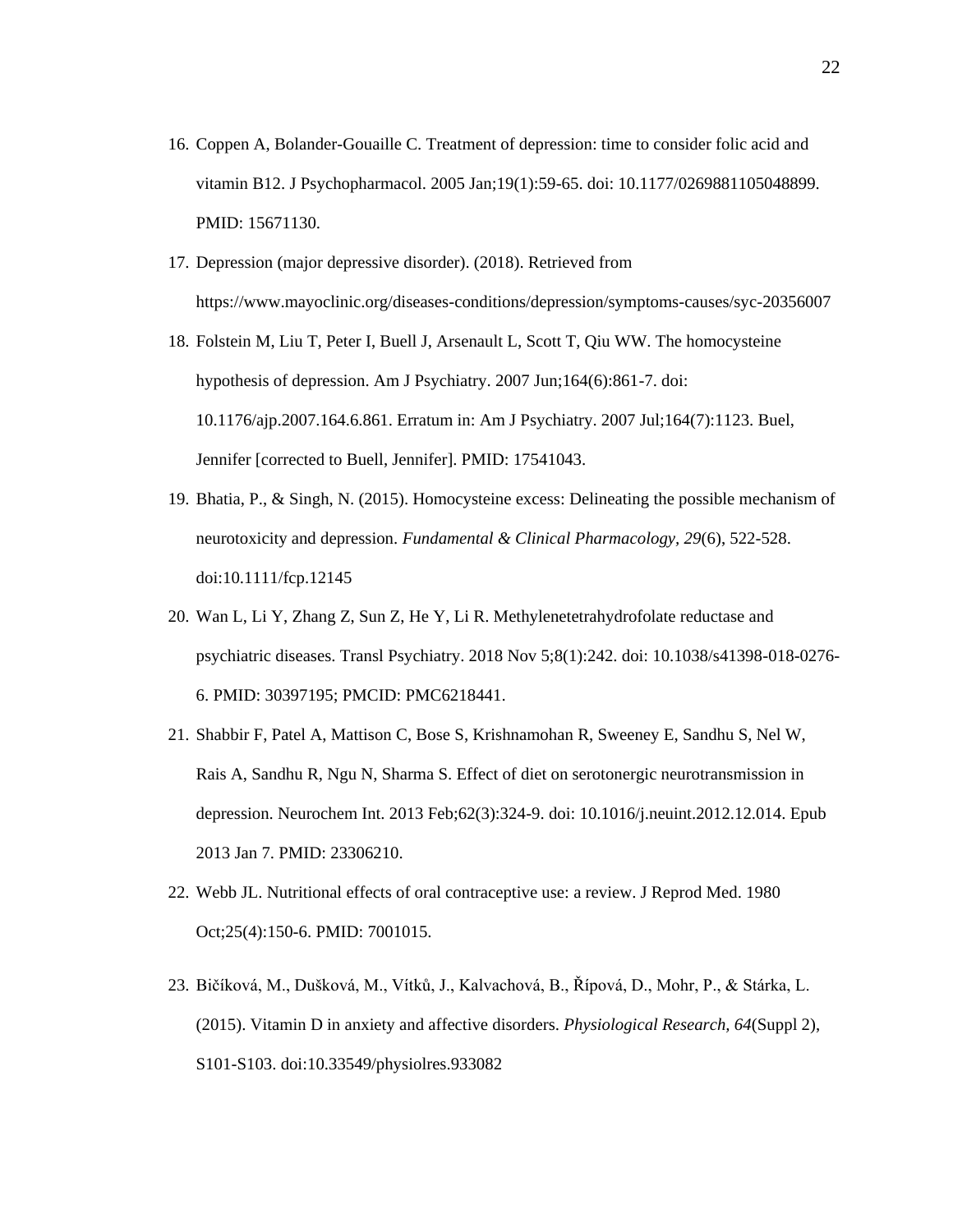- 24. Hicklin, T. (2020). Factors that affect depression risk. Retrieved from <https://www.nih.gov/news-events/nih-research-matters/factors-affect-depression-risk>
- 25. Geng, C., Shaikh, A. S., Han, W., Chen, D., Guo, Y., Jiang, P., . . . , J. (2019). *Vitamin D and depression: Mechanisms, determination and application* doi:10.6133/apjcn.201912\_28(4).0003
- 26. Boulkrane, M. S., Fedotova, J., Kolodyaznaya, V., Micale, V., Drago, F., van den Tol, A., & Baranenko, D. (2020). Vitamin D and Depression in Women: A Mini-review. *Current neuropharmacology*, *18*(4), 288–300. https://doi.org/10.2174/1570159X17666191108111120
- 27. Berridge, M. J. (2017). Vitamin D and depression: Cellular and regulatory mechanisms. *Pharmacological Reviews, 69*(2), 80-92. doi:10.1124/pr.116.013227
- 28. Nakayama, T., , , Okimura, K., , , Shen, J., Guh, Y., . . . Yoshimura, T.*Seasonal changes in NRF2 antioxidant pathway regulates winter depression-like behavior*
- 29. Bouvier, E., Brouillard, F., Molet, J., Claverie, D., Cabungcal, J., Cresto, N., . . . Becker, C. (2016). Nrf2-dependent persistent oxidative stress results in stress-induced vulnerability to depression Springer Science and Business Media LLC. doi:10.1038/mp.2016.144
- 30. Nguyen, T., Nioi, P., & Pickett, C. B. (2009). The Nrf2-antioxidant response element signaling pathway and its activation by oxidative stress. *The Journal of biological chemistry*, *284*(20), 13291–13295. https://doi.org/10.1074/jbc.R900010200
- 31. E., Toups, M., & Nemeroff, C. B. (2020). The Bidirectional Relationship of Depression and Inflammation: Double Trouble. *Neuron*, *107*(2), 234–256. <https://doi.org/10.1016/j.neuron.2020.06.002>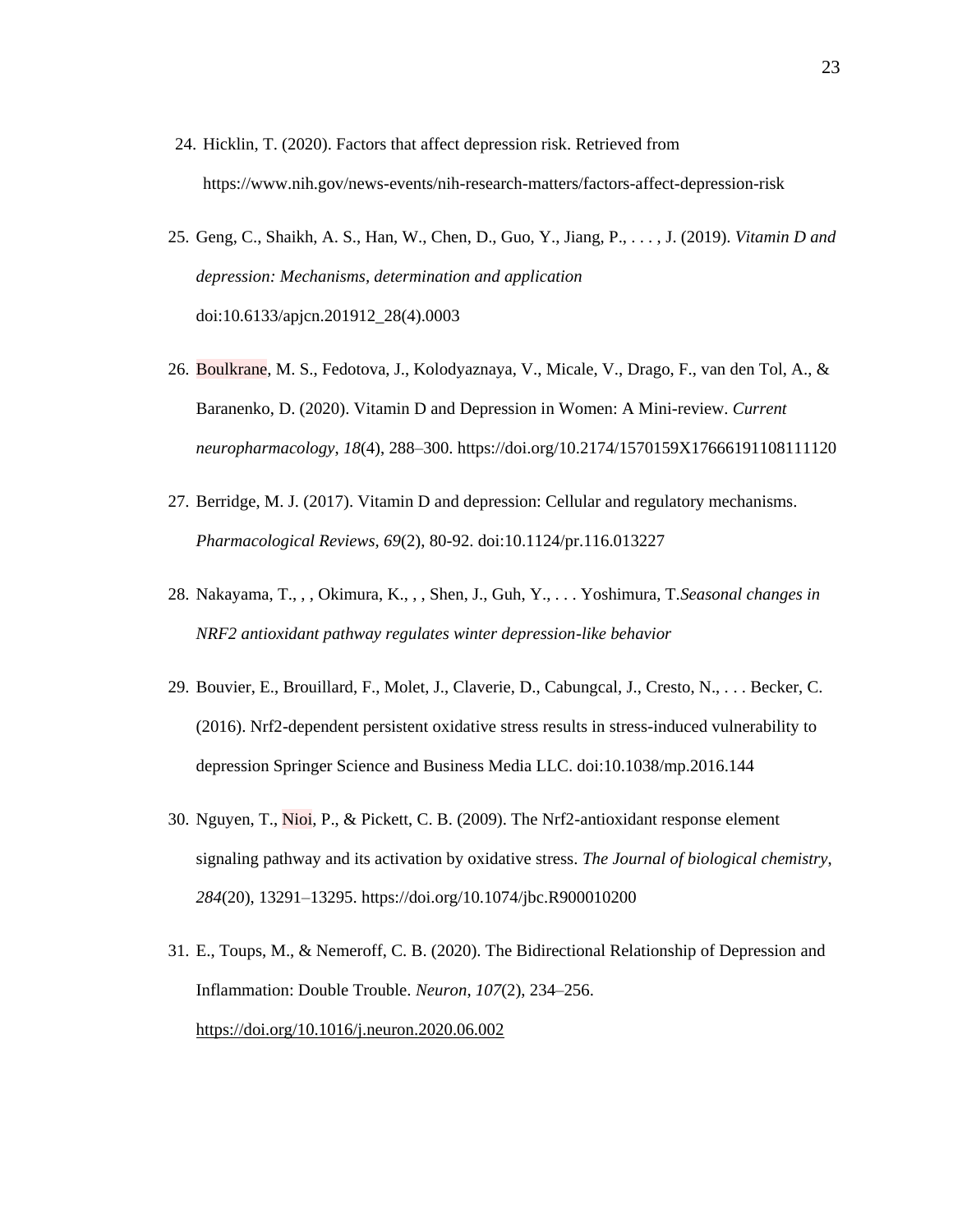- 32. Leonard B. E. (2018). Inflammation and depression: a causal or coincidental link to the pathophysiology?. *Acta neuropsychiatrica*, *30*(1), 1–16.<https://doi.org/10.1017/neu.2016.69>
- 33. Bansal, Y., & Kuhad, A. (2016). Mitochondrial Dysfunction in Depression. *Current neuropharmacology*, *14*(6), 610–618.<https://doi.org/10.2174/1570159x14666160229114755>
- 34. Boulkrane, M. S., Fedotova, J., Kolodyaznaya, V., Micale, V., Drago, F., van den Tol, A., & Baranenko, D. (2020). Vitamin D and Depression in Women: A Mini-review. *Current neuropharmacology*, *18*(4), 288–300.<https://doi.org/10.2174/1570159X17666191108111120>
- 35. Föcker, M., Antel, J., Ring, S. *et al.* Vitamin D and mental health in children and adolescents. *Eur Child Adolesc Psychiatry* **26,** 1043–1066 (2017). https://doi.org/10.1007/s00787-017- 0949-3
- 36. Patrick, R.P. and Ames, B.N. (2014), Vitamin D hormone regulates serotonin synthesis. Part 1: relevance for autism. The FASEB Journal, 28: 2398-2413. [https://doi.org/10.1096/fj.13-](https://doi.org/10.1096/fj.13-246546) [246546](https://doi.org/10.1096/fj.13-246546)
- 37. Sandra Maria Barbalho, Ricardo de Alvares Goulart, Adriano Cressoni Araújo, Élen Landgraf Guiguer & Marcelo Dib Bechara (2019) Irritable bowel syndrome: a review of the general aspects and the potential role of vitamin D, Expert Review of Gastroenterology  $\&$ Hepatology, 13:4, 345-359, DOI: [10.1080/17474124.2019.1570137](https://doi.org/10.1080/17474124.2019.1570137)
- 38. Vellekkatt, F., & Menon, V. (2019). Efficacy of vitamin D supplementation in major depression: A meta-analysis of randomized controlled trials. *Journal of postgraduate medicine*, *65*(2), 74–80. [https://doi.org/10.4103/jpgm.JPGM\\_571\\_17](https://doi.org/10.4103/jpgm.JPGM_571_17)
- 39. Gowda, U., Mutowo, M. P., Smith, B. J., Wluka, A. E., & Renzaho, A. M. N. (2015). Vitamin D supplementation to reduce depression in adults: Meta-analysis of randomized controlled trials. *Nutrition, 31*(3), 421-429. doi[:https://doi.org/10.1016/j.nut.2014.06.017](https://doi.org/10.1016/j.nut.2014.06.017)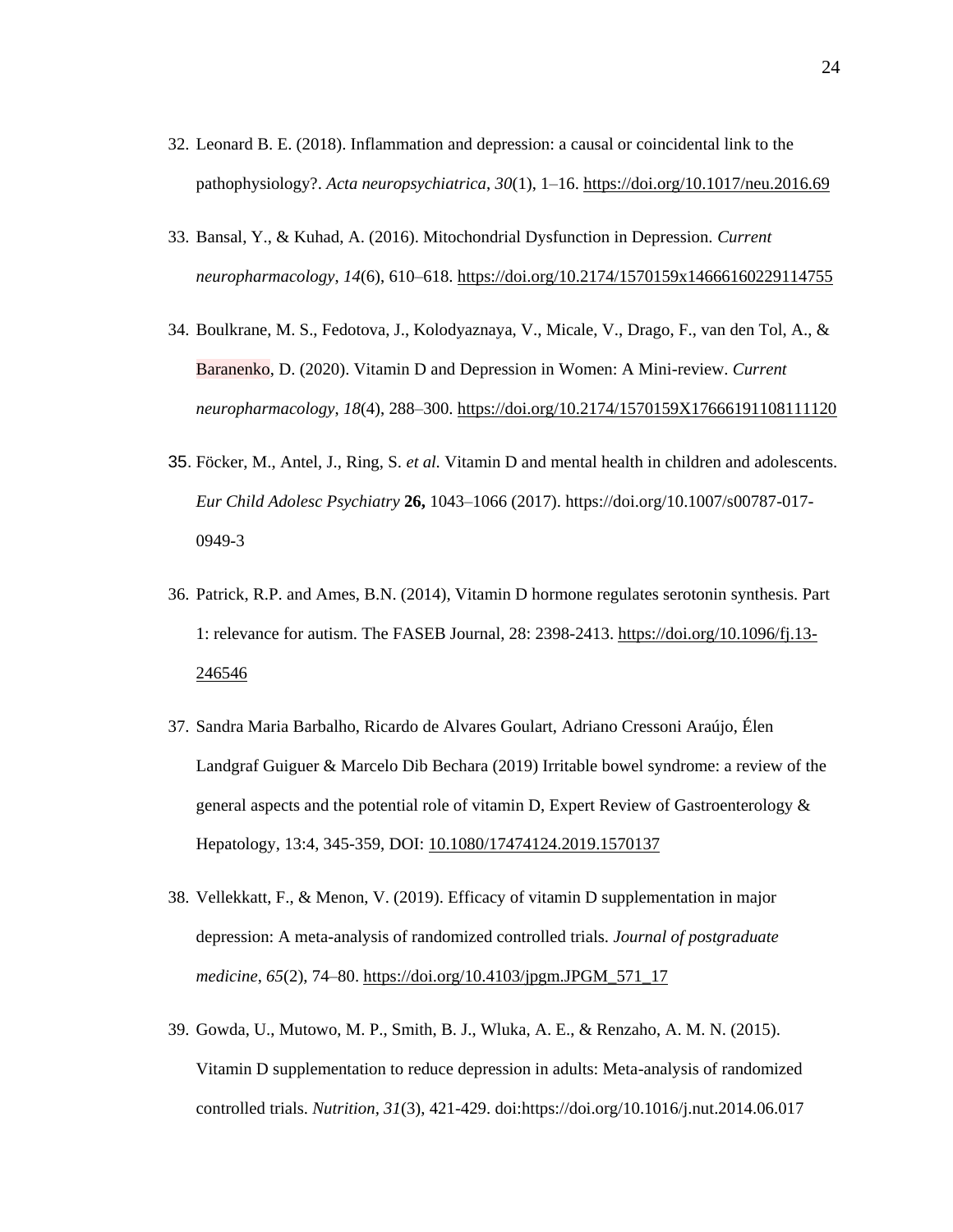- 40. Slavich, G. M., & Irwin, M. R. (2014). From stress to inflammation and major depressive disorder: a social signal transduction theory of depression. *Psychological bulletin*, *140*(3), 774–815.<https://doi.org/10.1037/a0035302>
- 41. Di Nicola, M., Dattoli, L., Moccia, L., Pepe, M., Janiri, D., Fiorillo, A., Janiri, L., & Sani, G. (2020). Serum 25-hydroxyvitamin D levels and psychological distress symptoms in patients with affective disorders during the COVID-19 pandemic. *Psych neuroendocrinology*, *122*, 104869.
- 42. Ettman CK, Abdalla SM, Cohen GH, Sampson L, Vivier PM, Galea S. Prevalence of Depression Symptoms in US Adults Before and During the COVID-19 Pandemic. *JAMA Netw Open.* 2020;3(9):e2019686. doi:10.1001/jamanetworkopen.2020.19686
- 43. Vitamin D deficiency. Retrieved from [https://my.clevelandclinic.org/health/articles/15050](https://my.clevelandclinic.org/health/articles/15050-vitamin-d--vitamin-d-deficiency) [vitamin-d--vitamin-d-deficiency](https://my.clevelandclinic.org/health/articles/15050-vitamin-d--vitamin-d-deficiency)
- 44. Psynergy's mediterranean diet. Retrieved from [https://psynergy.org/blog/psynergys](https://psynergy.org/blog/psynergys-mediterranean-diet#:~:text=A%20Mediterranean%20diet%20is%20high,optimal%20functioning%20of%20our%20brains.)[mediterranean](https://psynergy.org/blog/psynergys-mediterranean-diet#:~:text=A%20Mediterranean%20diet%20is%20high,optimal%20functioning%20of%20our%20brains.)[diet#:~:text=A%20Mediterranean%20diet%20is%20high,optimal%20functioning%20of%2](https://psynergy.org/blog/psynergys-mediterranean-diet#:~:text=A%20Mediterranean%20diet%20is%20high,optimal%20functioning%20of%20our%20brains.) [0our%20brains.](https://psynergy.org/blog/psynergys-mediterranean-diet#:~:text=A%20Mediterranean%20diet%20is%20high,optimal%20functioning%20of%20our%20brains.)
- 45. Li, Y., Lv, M., Wei, Y., Sun, L., Zhang, J., Zhang, H., & Li, B. (2017). Dietary patterns and depression risk: A meta-analysis. *Psychiatry Research, 253*, 373-382. doi[:https://doi.org/10.1016/j.psychres.2017.04.020](https://doi.org/10.1016/j.psychres.2017.04.020)
- 46. M.D. Tello, M. (2018). Diet and depression.
- 47. Deficiency series: How does the western diet damage our health? (2016). Retrieved from <https://oxfordvitality.co.uk/blogs/news/western-diet-harm-health>